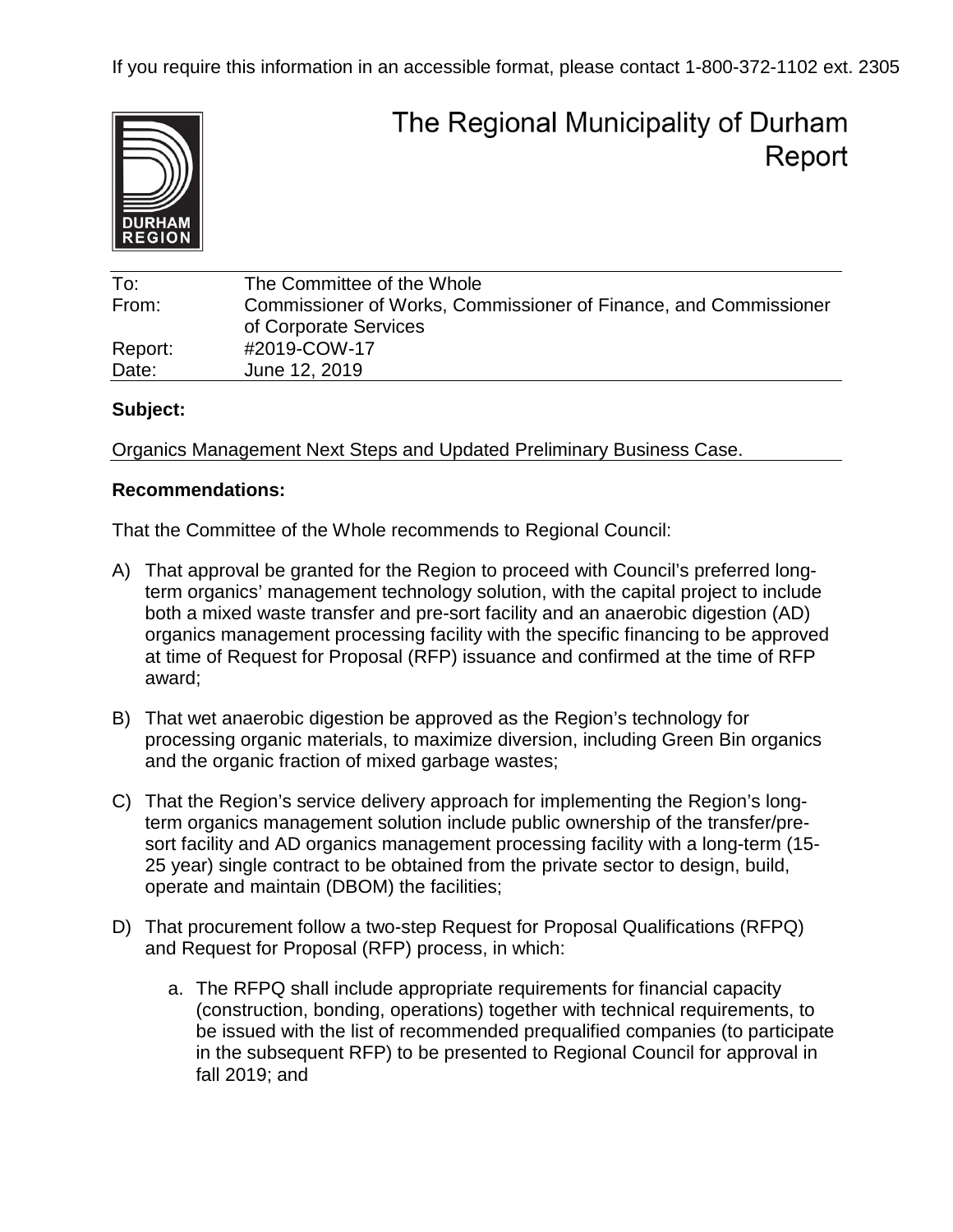- b. The subsequent RFP process shall be issued together with the design-buildoperate-maintain contract to reduce the need for protracted negotiations prior to financial close.
- E) That Regional staff be authorized to retain GHD Limited (GHD) to act as the owner's engineer, at a cost not to exceed \$800,000 to be funded from the existing capital project funds, for the following scope of work:
	- a. Development of a detailed project implementation schedule setting out key activities and milestones for the execution of the project;
	- b. Undertake the siting evaluation and environmental compliance approvals and permitting application for transfer/mixed waste pre-sort and AD facilities within Durham Region; and
	- c. Support both the RFPQ and RFP processes, including development of technical documentation and evaluations.
- F) That the updated 2019 preliminary business case for the Region's recommended transfer/mixed waste pre-sort and AD facilities be received for information, recognizing that an update will be provided as part of the recommendation to Regional Council to proceed with RFP issuance once uncertainties around key parameters are resolved (e.g. siting and haulage implications, project implementation timing and site specifications, energy and other by-product preferences, available connections, revenues, costs and implications due to evolving regulatory requirements);
- G) That an independent third-party fairness monitor be retained at a total cost not to exceed \$100,000 to oversee subsequent procurement processes as approved by Regional Council to protect the Regional Municipality of Durham and to ensure fairness and transparency on behalf of vendors and other stakeholders, and that the selection of the fairness monitor be made at the discretion of the Chief Administrative Officer and Commissioner of Finance;
- H) That external legal counsel be retained at a cost not to exceed \$125,000 to provide advice for the next steps of the long-term organics management solution and assist in the procurement process and contractual arrangements; and
- I) That Regional staff report back to Regional Council on the results of the following to seek further direction:
	- a. The feasibility of a potential partnership/joint venture with the preferred proponent identified through the Expression of Interest (EOI-1152-2018 to solicit interest in a partnership to procure, finance and share the net costs arising from the development and implementation of the Region's long-term organics waste management solution project), and whether negotiations to establish this partnership/joint venture should commence;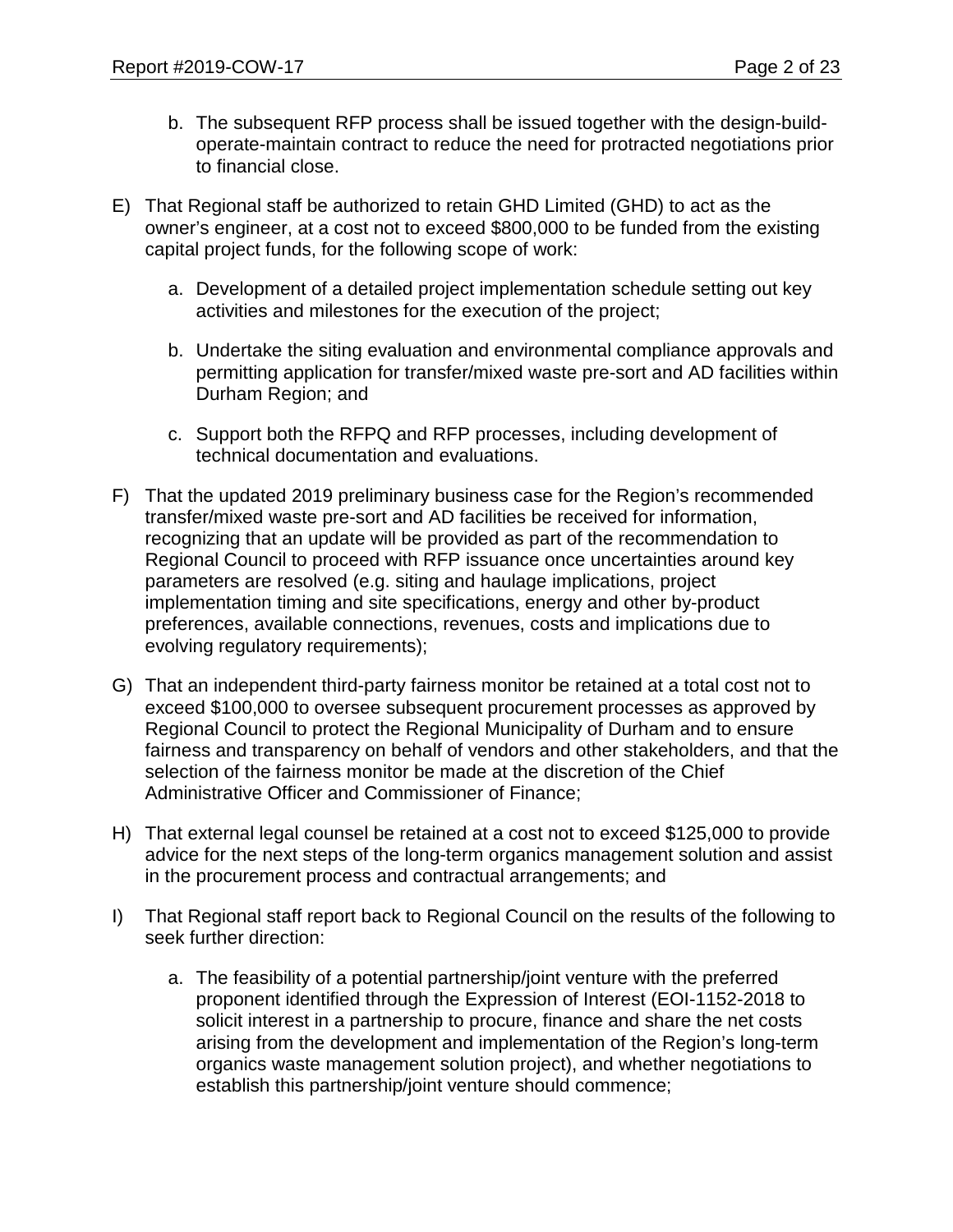- b. The evaluation of siting (i.e. location) and environmental compliance approvals and permitting application requirements for the transfer/mixed waste pre-sort and AD facilities within Durham Region;
- c. A detailed project implementation schedule, including key activities and milestones, to progress the implementation of the Region's long-term organic's management solution; and
- d. Recommended timing and approval to initiate the RFP, based on resolution of uncertainties around key parameters (e.g. siting and haulage implications, project implementation timing and site specifications, energy and other byproduct preferences, available connections, revenues, costs and implications due to evolving regulatory requirements).

#### **Report:**

#### **1. Purpose**

- 1.1 The purpose of this report is to seek approval of the next steps for the long-term organics management solution, including proceeding with a mixed waste transfer and pre-sort facility and anaerobic digestion (AD) (utilizing a wet technology) under a design, build, operate and maintain (DBOM) service delivery approach.
- 1.2 This report also provides an update and next steps to solicit a business partnership for the Region's long-term organics management solution pursuant to EOI 1152- 2018 (EOI). Additional technical and procurement expertise is also required to assist the Region in subsequent procurement processes anticipated in 2019. This report provides the updated preliminary business case results as well as the investigation of the beneficial uses of the by-products from an AD facility.

#### **2. Background**

- 2.1 In June 2018, Regional Council approved Report #2018-COW-146, which directed staff to report back on the following, which are addressed in this report:
	- a. That anaerobic digestion with a mixed waste transfer and pre-sort facility be approved as the preferred technologies for the Regional Municipality of Durham's long-term organics management strategy;
	- b. That the development of a Phased Project Implementation Plan be authorized to consider the merits of a first phase with a transfer station capable of accommodating pre-sort capabilities;
	- c. That future business analysis of a mixed waste pre-sort, and organics processing service delivery approach for a potential long-term organics management solution, be limited to either i) a private sector service contract or ii) a design-build-operate and maintain public-private partnership (P3) contract;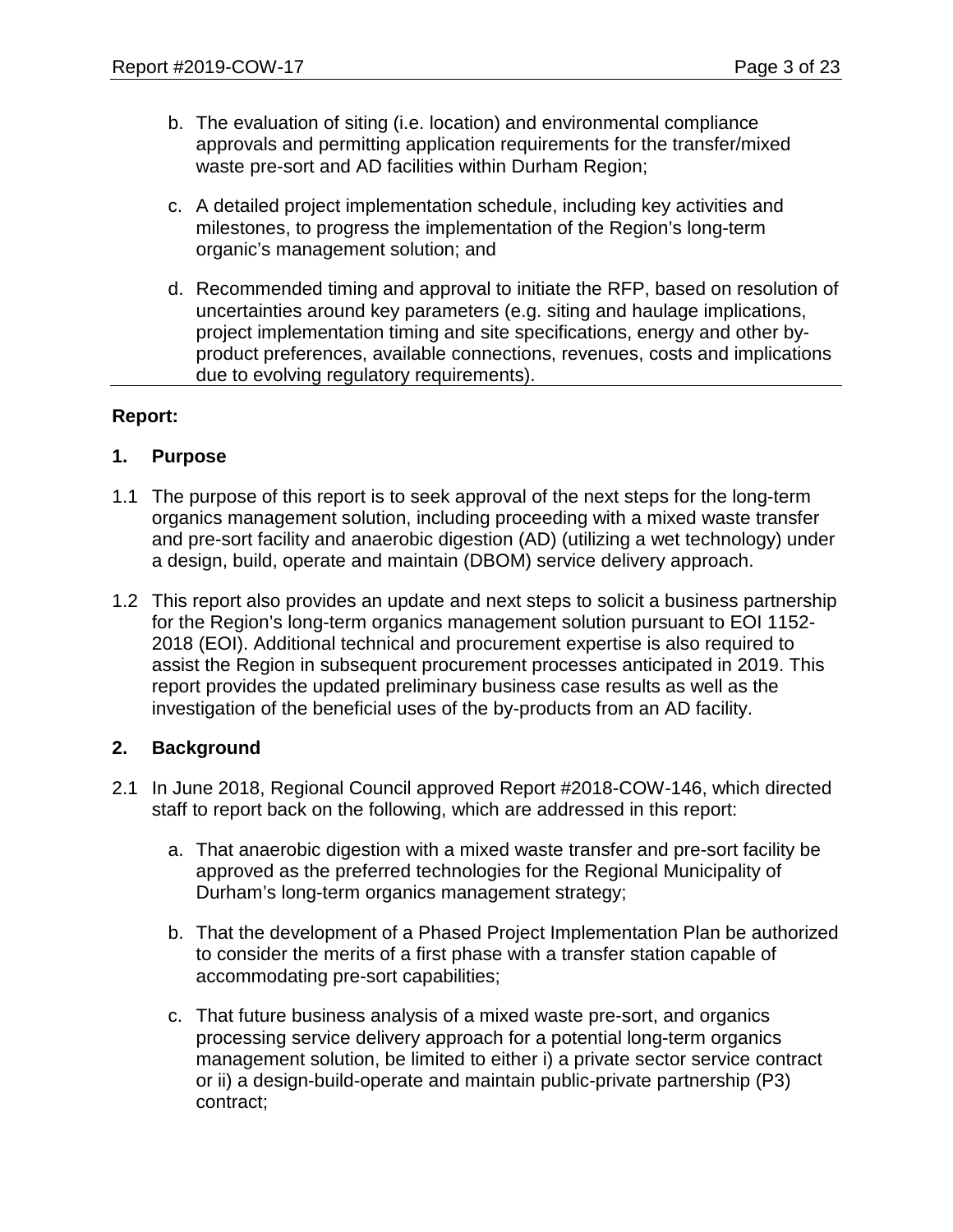- d. That staff be directed to explore options, including confidential non-binding and procedurally fair discussions with interested partners including Request for Information Respondents, regarding partnerships, joint ventures, publicprivate partnership, co-ownership, or other forms of participation in order to bring available market and other financial information forward for consideration by Regional Council regarding a potential relationship as part of the long term Organics Management Strategy, and more specifically an anaerobic digestion facility; and
- e. That an investigation of the benefits from Regional use of the potential energy and other by-products and environmental attributes be undertaken and compared to those benefits that may be realized through potential business partnerships.
- 2.2 On May 15, 2019, Committee of the Whole (Report #2019-COW-8) received an update along with specific recommendations for additional technical and financial expertise to assist Regional staff in progressing to the next steps.
- 2.3 Based upon Regional Council approval, Regional staff retained Deloitte LLP who have provided peer review of the preliminary business case update.
- 2.4 Regional Council deferred the following two recommendations from Report # 2019- COW-8, which are in this report for Regional Council approval:
	- That procurement expertise and advice be retained at a total cost not to exceed \$100,000 to engage an independent third-party fairness monitor to oversee subsequent procurement processes as approved by Regional Council to protect the Regional Municipality of Durham and to ensure fairness and transparency on behalf of vendors and other stakeholders with the procurement process to be determined by the Chief Administrative Officer and Commissioner of Finance; and
	- That external legal counsel be retained at a cost not to exceed \$125,000 to provide advice for the next steps of the long-term organics management solution to assist in the procurement process and contract arrangements.

#### **3. Recommended AD Facility with a Mixed Waste Transfer and Pre-Sort Facility**

- 3.1 In the analysis of potential phasing, it has been determined that the development of a phased implementation plan was not in the Region's best interest.
- 3.2 A transfer/pre-sort facility accepts all the residual garbage from single family residences and multi residential properties and then separates out the recyclables and organics from the garbage. The recyclables will be sent to market while the sorted organics will be processed by the AD along with Green Bin organics and converted into energy and fertilizer. The remaining residue waste will be processed at the Durham York Energy Centre (DYEC).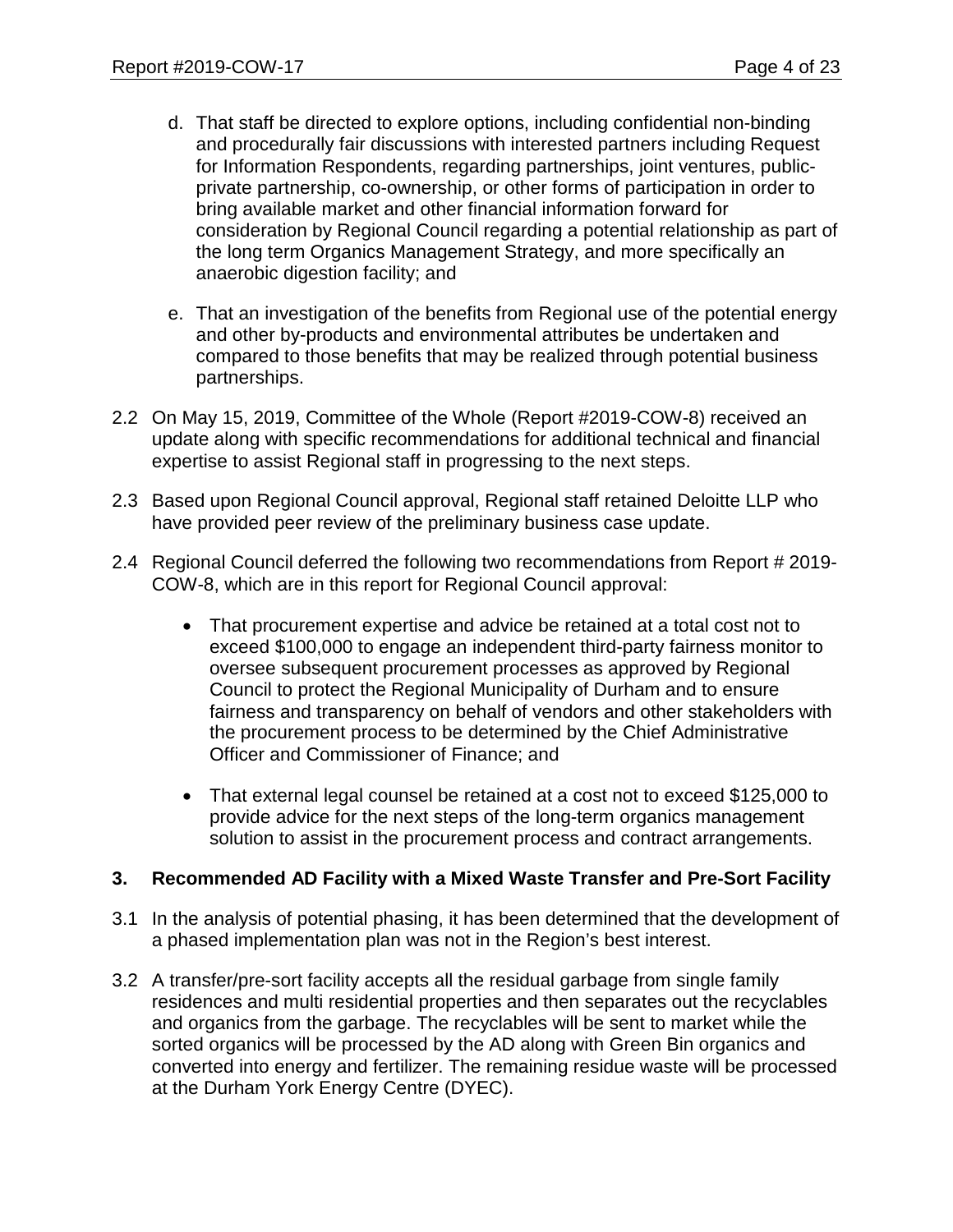- 3.3 Significant advantages can result from co-location, including:
	- Minimizing haulage and transportation costs and logistical efficiencies and cost savings;
	- Reduced odour and greenhouse gas (GHG) emissions; and
	- Increased operational efficiencies and flexibility and reduced risk.
- 3.4 In consultation with GHD, it was determined that the transfer/pre-sort facility and AD should be operated by the same entity to reduce Regional risk. It was also determined that siting and implementation should be conducted together to avoid capital and operational inefficiencies.
- 3.5 While co-location requires a larger site, opportunities and challenges of potential sites will be identified, reviewed and addressed with the assistance of GHD (i.e. to complete their original 2016 Part 3 consulting proposal) at a cost not to exceed the original Owner's engineer contract of \$800,000. It is recommended that approval be granted to proceed to implement together a mixed waste transfer/pre-sort facility with AD facility, as the Region's project for the long-term-organics management solution.
- 3.6 Currently, the organic and recyclables in the mixed waste are all combusted in the DYEC. In terms of mixed waste pre-sort and organics processing systems, there are a wide range of technologies available throughout the world. Mixed waste presort systems are not common in Canada. There are two facilities in operation, at a scale approaching the requirements of the Region, located in Edmonton and Halifax.
- 3.7 A mixed waste pre-sort and transfer station, with AD facility can achieve increased waste diversion, green energy production, and resource recovery of noncombustibles such as ferrous and non-ferrous metals, inert items like glass and grit.
- 3.8 The implementation of a Provincial organics ban, as identified in the Ontario Organics Action Plan, along with the planning of the mixed waste pre-sort system would ensure the Region is in full compliance with any organics ban regulation.
- 3.9 It is recommended that the Region proceed, at the same time, with the full mixed waste transfer pre-sort and organics management processing system to mitigate risk. Developing the pre-sort, transfer and AD facility together, and having the same company complete the design, build, operate and maintain ensures the Region can significantly mitigate the input and output quality risks and key project deliverables of increased diversion and green energy production.
- 3.10 The advantages of co-location of the transfer station pre-sort, transfer station with the anaerobic digestion facility are: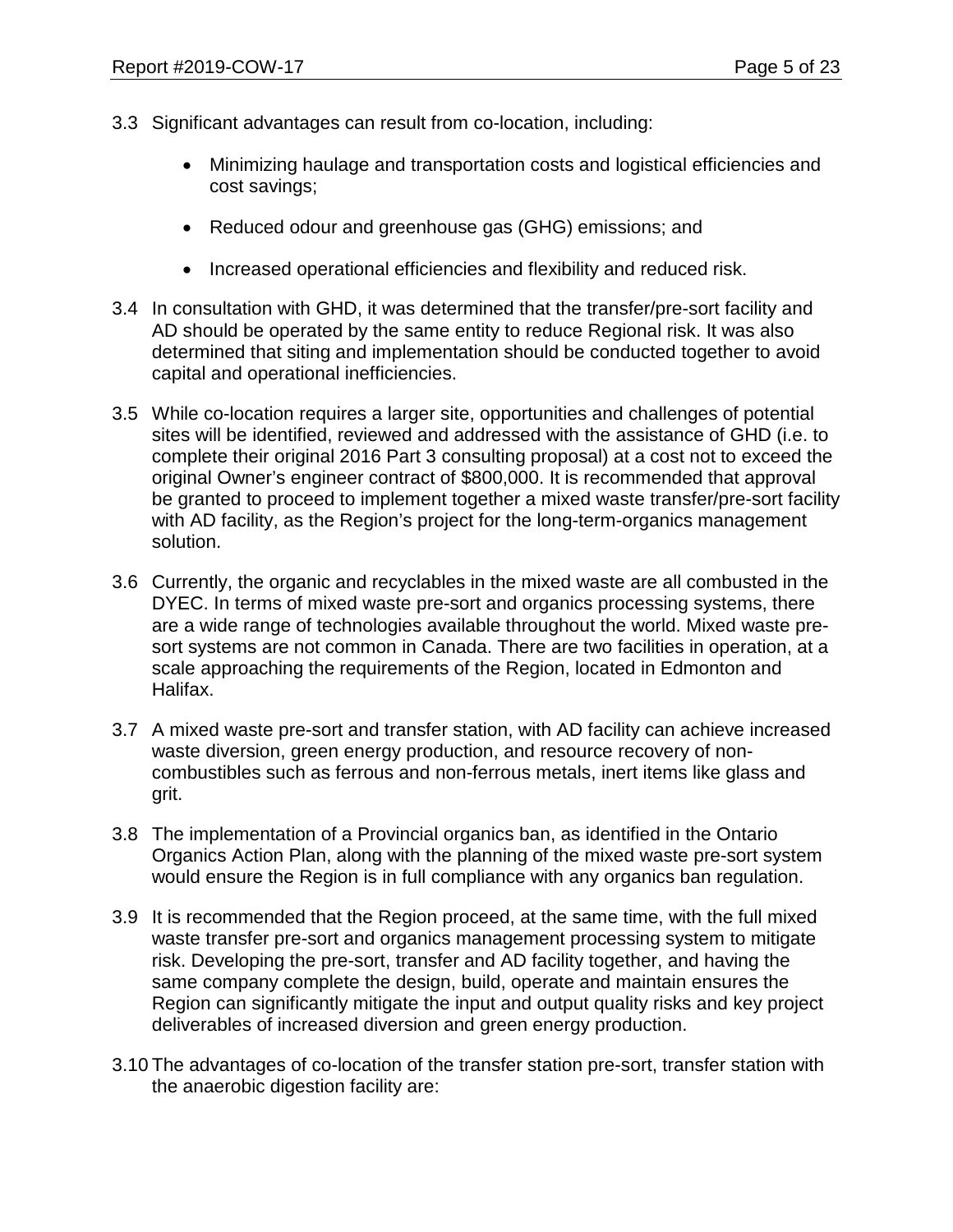- Minimize double handling of waste materials;
- Provide a better opportunity for greater recovery of higher quality organics and recyclables;
- Minimize haulage between the sites;
- Reduce potential odour issues and combined operations reduces the need for multiple odour control systems;
- Operational efficiencies for staffing and equipment; and
- Business continuity planning and ability to react to unexpected operational upsets.

#### **4. Recommended Organics Management Technology-Wet AD**

- 4.1 The selection of an AD technology, either dry or wet, is key to the overall operating success of the facility and is important in providing vendors with additional certainty up-front as they decide whether to participate in the Region's recommended RFPQ-RFP process.
- 4.2 The AD technologies were reviewed as part of the GHD report "Background Research, Technical and Options Analysis" date June 21, 2017. The differences in wet anerobic digestion and dry anerobic digestion are that in wet AD, the feedstock is pumped, heated and stirred (5-15 percent solids) and in dry AD it can be stacked (over 15 percent solids) with inoculant (bacteria seed) sprayed over the top of it which percolates through the material, breaking it down over a longer retention time. Wet systems have a successful track record in treating low solid materials such as municipal wastewater and food waste.
- 4.3 The composition of the incoming feedstock is an important consideration when assessing AD technologies. Since the organic fraction recovered from the mixed waste pre-sort facility has a higher contamination rate, the wet AD technology will be better suited to recover the bio-fuel and produce marketable by-products from the digestate. The wet AD technology would also have a:
	- reduced footprint;
	- increased feedstock characteristics;
	- reduced retention time;
	- better energy balance;
	- more flexible digestate management; and
	- better economic performance.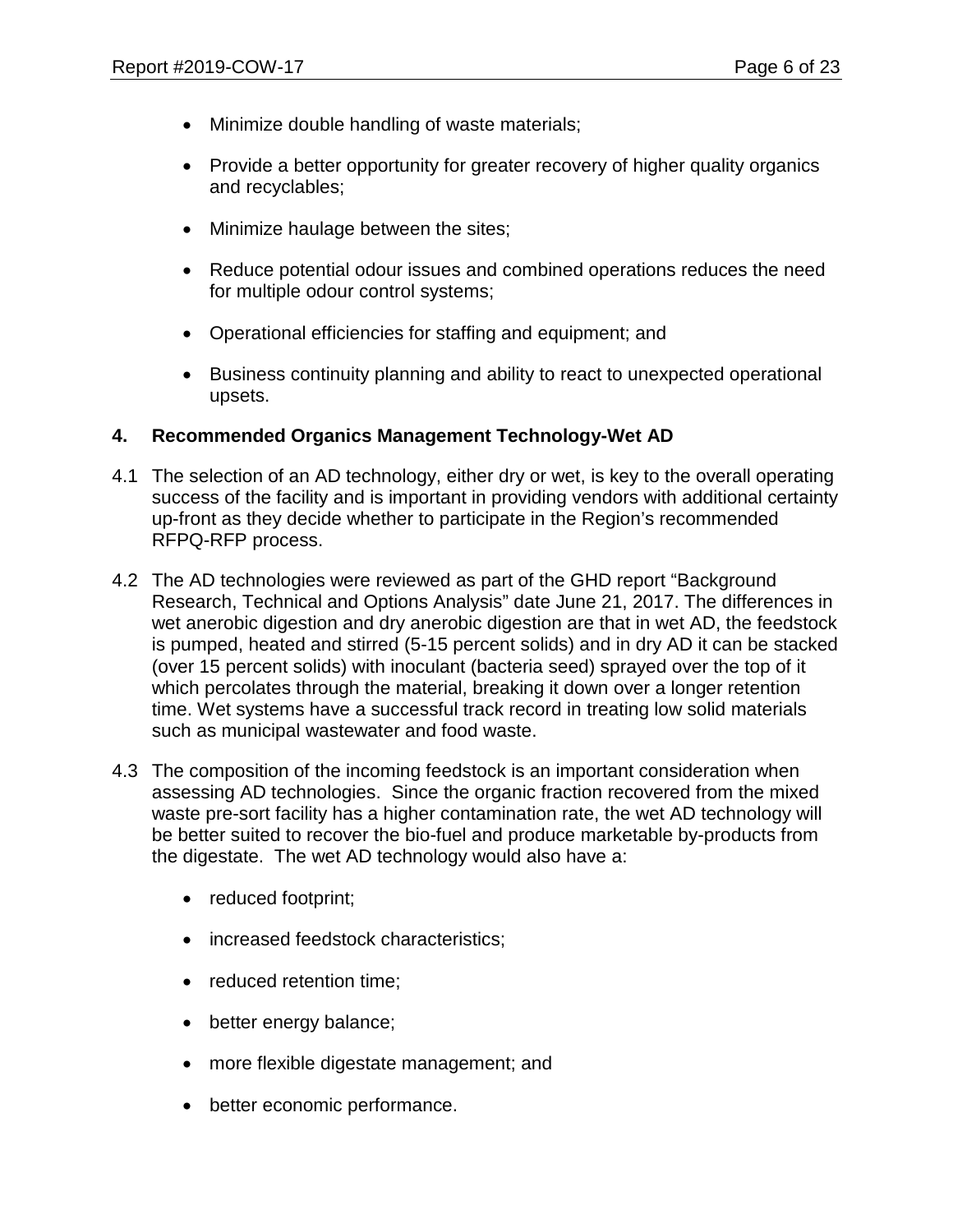- 4.4 The decision to proceed with a wet AD technology allows the range of business case analysis of capital, operating and maintenance costs to be narrowed.
- 4.5 Therefore, it is recommended that wet anaerobic digestion be approved as the technology for processing the Region's organic materials.

#### **5. Recommendation to Proceed with Siting Investigations**

- 5.1 The RFPQ will indicate to the prospective bidders that the Region is undertaking a site selection exercise that will consider transportation logistics, compatible land uses, potential synergies with existing facilities and the available utilities and grid proximity. In addition, a commitment by the Region to site the project enhances bidder confidence in the process, results in an expanded vendor pool and can significantly reduce longer-term implementation costs.
- 5.2 The results of the site investigation review and recommended site(s) will be presented to Regional Council prior to the issuance of the RFP.
- 5.3 It is recommended that Regional staff retain GHD to proceed with the detailed project implementation schedule development and complete a siting evaluation. An examination by GHD will be undertaken related to environmental compliance approvals and permitting application requirements, given their expertise and experience in the field of anaerobic digestion. GHD would be the owner's engineer to provide support to RFPQ and RFP development and evaluations.

#### **6. Recommended Service Delivery Approach: Design, Build, Operate and Maintain (DBOM)**

6.1 On June 13, 2018, Regional Council approved Report #2018-COW-146 implementing the long-term organics management solution either through a private sector service contract or a public-private-partnership approach (P3), based on a design, build, operate and maintain (DBOM) contract as follows:

*"C) That future business analysis of a mixed waste pre-sort, and organics processing service delivery approach for a potential long-term organics management solution be limited to either i) a private sector service contract or ii) a design-build-operate and maintain public private partnership (P3) contract"*

- 6.2 Under the DBOM model, the design, construction, operation and maintenance related to the asset(s) would be procured under a single long-term contract with a private sector partner. Under this model, the Region would either own and finance construction of any new capital assets or could partner with a business or government entity for both the investment and the procurement and implementation process. A private sector consortium would be responsible for design, construction, operation and maintenance of the facility, secured separately through the RFPQ-RFP process.
- 6.3 In contrast, the private ownership model would involve contracting services from a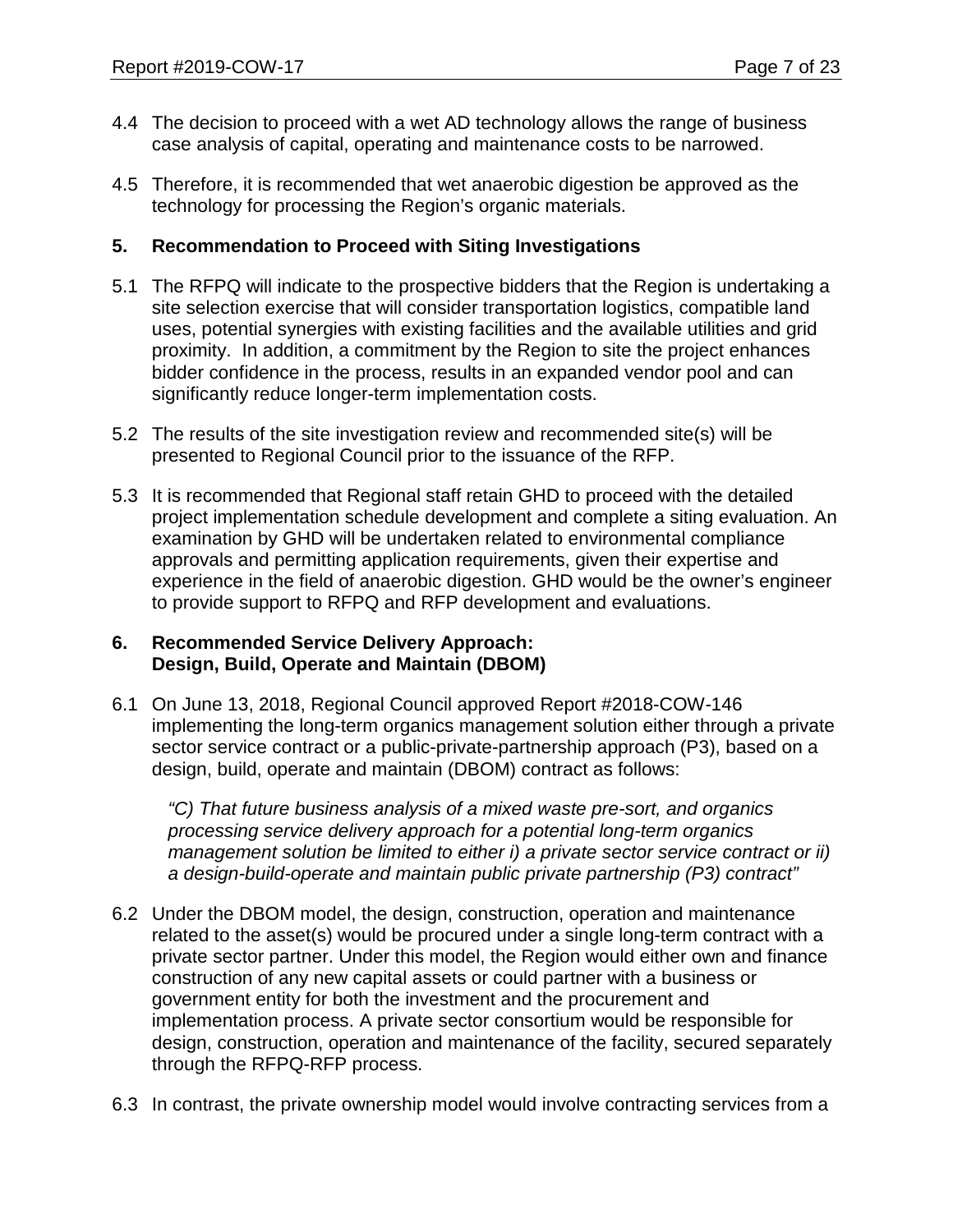private sector waste service provider utilizing a facility or facilities fully owned and operated by the private sector. The Region would enter into a service provision contract, for mixed-waste transfer/pre-sort and organic waste processing. Under a service contract the Region would deliver waste from curbside collection programs to the private sector facility(ies) and would be charged a processing fee by the merchant/private sector partner in addition to payment for all costs related to the haulage and transportation of both mixed garbage wastes and organics to the private sector facility/facilities.

- 6.4 As part of the identified next steps (Report # 2019-COW-8), additional analysis of the two service delivery options shortlisted by Regional Council was completed. Analyses of the service delivery approaches focused on assessing criteria related to three broad categories:
	- a. The level of Regional ownership and control;
	- b. The degree of risk transfer to the private sector; and
	- c. Business/financial considerations.

#### **Ownership and Control**

- 6.5 A DBOM model will provide the Region with greater control over its long-term organics management system than a private sector model. It is in the Region's best interest to maintain a level of control over this project to sustain a long-term solution for the Region that can react to both community and environmental needs in a fiscally responsible manner. Under a private sector model, the Region is relinquishing much of that control to a third party.
- 6.6 Control is the greatest where there is Regional ownership of a local site and facilities, since this allows the Region to react to its waste management requirements with the least amount of outside influence.
- 6.7 Under the private sector option, haulage and transportation costs are also less certain and operational risks are increased, with potential impacts to Regional, as well as Oshawa and Whitby collection costs. Under a DBOM model, haulage and transportation costs, including collection cost impacts, can be minimized, since siting under this option would ensure facilities are located within Durham and that co-location benefits are maximized to the extent possible, considering siting and all requirements for waste collection, transfer haulage and residue management.

#### **Regional Risk Mitigation**

6.8 It is important to note that the elimination of all risks related to a large and complex infrastructure project is not possible. However, risks can be mitigated through service delivery and contract development to ensure that each identified potential risk is managed by the party best able to control or manage it.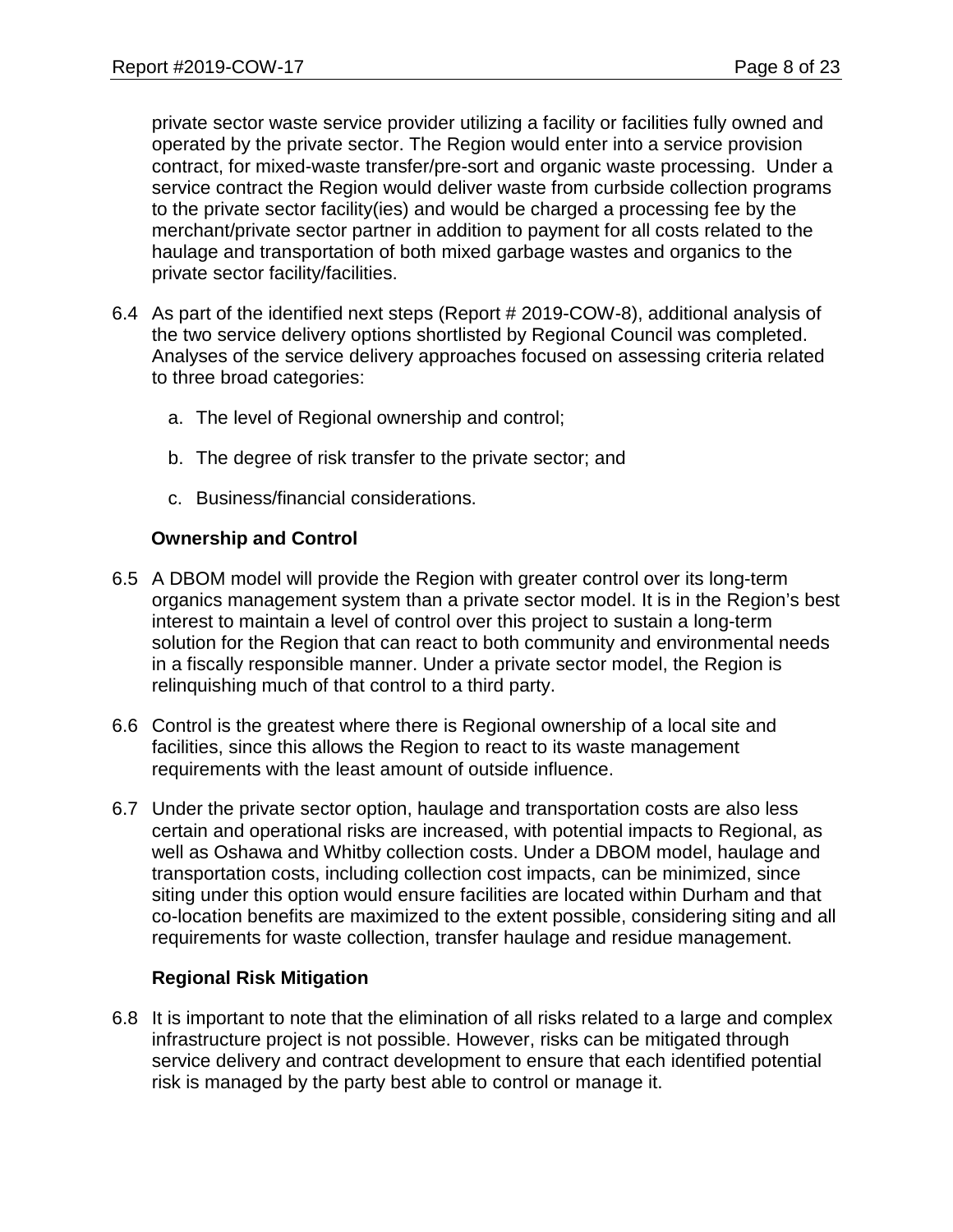- 6.9 Both the DBOM and private sector service models provide for significant risk transfer to the private sector. However, the analysis determined that the DBOM model transfers the greatest risk away from the Region and ensures adequate Regional oversight over the long-term organics management. Under a DBOM contract, most risks can be either transferred to the private sector or mitigated through contractual performance specifications and securities.
- 6.10 As previously reported, GHD Limited and Ernst and Young Orenda Corporate Finance Inc. (E&Y) consultants completed and reported on a detailed risk assessment completed for the Region, including assessment of 20 identified risks, their potential impacts and the probability of occurrence under various potential service delivery models (e.g. potential for regulatory changes, environmental impacts, cost escalation etc.). The consultants investigated the level of risk retained by the Region under each service delivery model and concluded that DBOM is a preferred approach.
- 6.11 While the Region would be expected under either model to retain risks that are beyond the control of any private sector entity (e.g. regulatory changes, Regional scope changes or changes in strategic direction etc.), the private sector DBOM contractor would accept responsibility for any risk related to their technology, design, construction or operational impacts (e.g. environmental impacts, failure to meet performance standards, or failure to ensure by-product/energy outputs can meet market requirements).
- 6.12 The Region conducted market sounding with Request for Information (RFI 1158- 2017) and a majority of the 19 responses from the private sector indicated that a DBOM service delivery would be most appropriate. DBOM reflects recent experience in North America. DBOM contracts allow for the setting of project performance and levying securities to ensure appropriate operational quality, monitoring, reporting and environmental standards. Furthermore, contractual arrangements link the performance of private sector operations to the facility design build, ensuring that technical and operational risks are transferred to the private sector partner. The level of performance control is reduced under a private sector contract with facility ownership by the private sector.
- 6.13 As identified in June 2018 (Report 2018-COW-146), recently both the City of Toronto and the Region of Peel completed a procurement process for organic food waste processing capacity through a service contract but received very limited responses. Both municipalities determined the best option from an economic and environmental point of view was to proceed with a Regional ownership model utilizing DBOM.
- 6.14 Market risk has been identified with the merchant capacity option (i.e. private sector service contract) including those related to the currently under-developed organics processing market available to utilize AD technology for both Green Bin and mixed waste organics diversion. While the preliminary business case anticipates comparable costing across both service delivery models under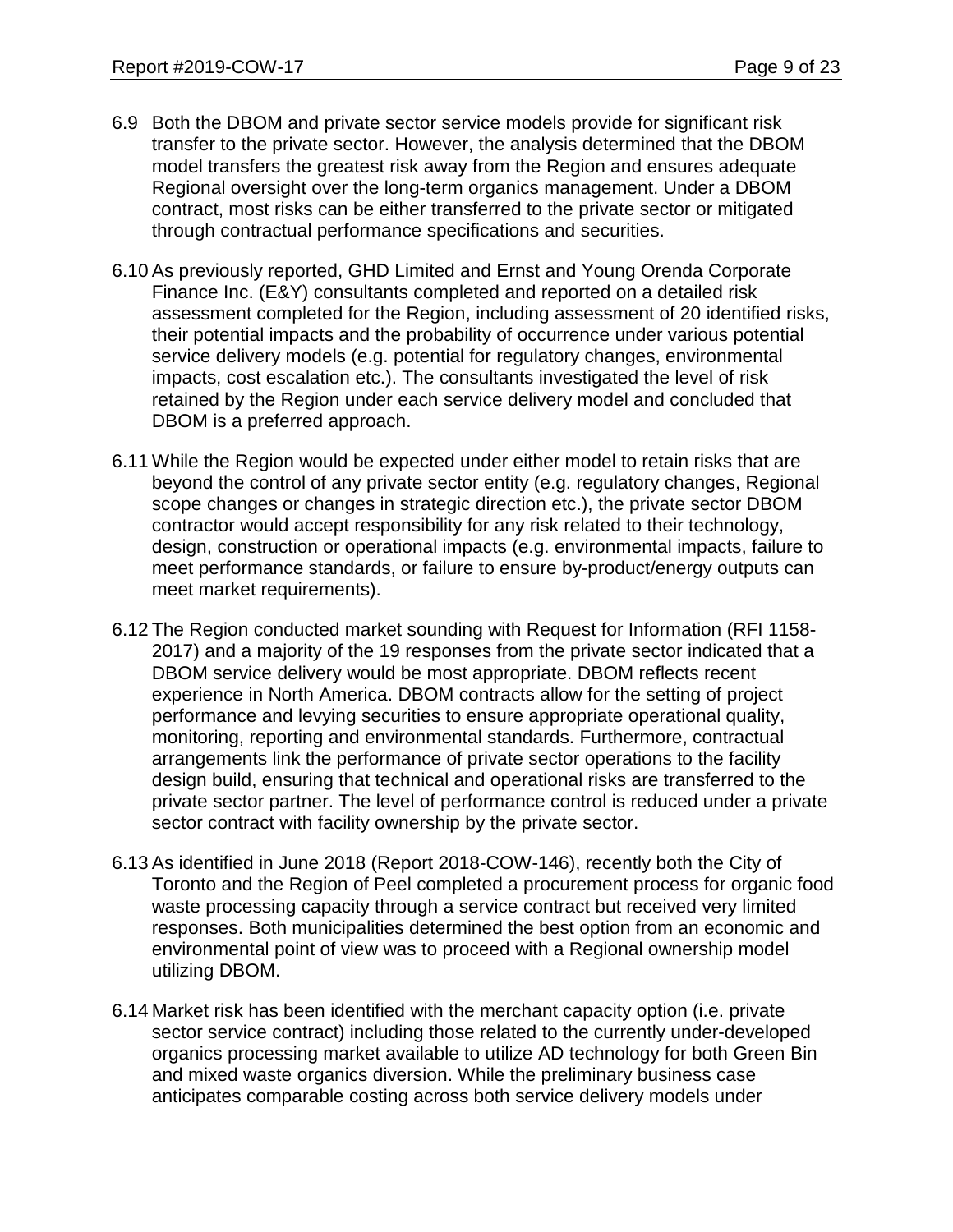consideration, the private service tipping fee assumption is more subjective, given there are limited facilities available in the current market to provide an adequate market sounding.

#### **Business/Financial Considerations**

- 6.15 This category recognizes the importance of ensuring affordable and managed costs and cost predictability over the life of the long-term organics management solution, including planning and development costs, financing and funding costs and project costs for design, construction, operations and life-cycle management.
- 6.16 The DBOM model is more beneficial in terms of minimizing Regional risks of cost escalation over the long-term contract and transfers the greatest operational risk to the contractor as compared to the private sector service contract model.
- 6.17 A key mitigation factor in this regard is the ability through DBOM to bundle the design-build and operate-maintain components of the project into a single contract. Not only does this incent the private sector to complete design-construction on time to begin collecting operations fees as soon as possible, any risk of failure to meet performance standards and targets is fully transferred to the private sector who also designed and constructed the project and faces potential significant penalties in the unlikely event of non-performance.
- 6.18 Cost escalation over the long-term contract is mitigated during construction by having the performance payments tied to pre-defined construction performance milestones and fixed escalation benchmarks for construction (set at notice to proceed) as part of the DBOM contract. Operational cost risk is minimized as fees are tied to pre-determined price indices over a potential 20-year term and include capital life-cycle costs and requirements for the good state of repair of facilities as part of the operating fee and private sector responsibility.
- 6.19 It is recommended that DBOM be approved as the Region's service delivery approach for implementing the Region's long-term organics management solution. While both short-listed service delivery options could provide long-term organics management solutions and harness private sector specialized technologies and innovation, DBOM:
	- a. Provides enhanced ownership and control along with significant risk transfer;
	- b. Reduces operational and technology risk; and
	- c. Allows provision of a full infrastructure solution with a lowered risk of cost escalation or other potential impacts to the Region's integrated waste management system.

## **7. Procurement Considerations**

7.1 It should be noted that DBOM service delivery is a more rigorous procurement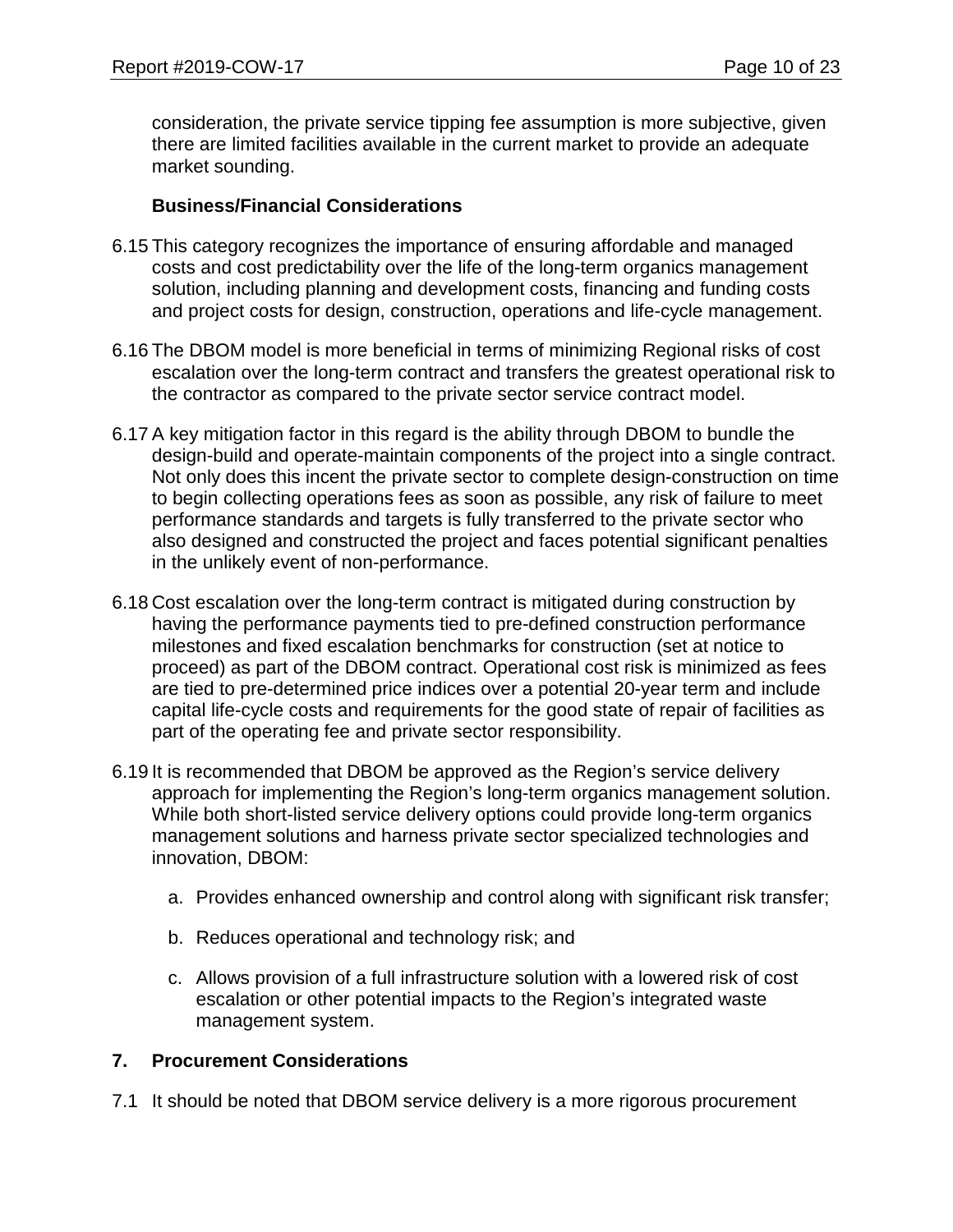process than a merchant capacity contract and includes more significant professional services requirements ahead of RFP issuance. This up-front due diligence however often results in faster project implementation once a preferred vendor is selected. Project management and retention of professional services experience/expertise can range upwards of 7 to 12 per cent of project costs. This professional specialized expertise for project development will reduce both overall project costs and risks over implementation and long-term operations over the life cycle of the project. This strategy is considered a prudent up-front investment.

- 7.2 Release of the RFP is generally contingent on the Region's efforts in siting and initial permitting, and the commitment to ensure off-site services. Furthermore, bidders need enough time once the RFPQ is issued to establish a suitable consortium adequate to provide a full infrastructure solution which would meet Durham's long-term 15-25 year requirements.
- 7.3 The draft contract, generally refined based on RFPQ technologies, can be released with the RFP to the pre-qualified consortia, to reduce the need for protracted negotiations between RFP award and notice to proceed.
- 7.4 All efforts up-front during specification and contract development and procurement will reduce schedule delays and uncertainties later in the project implementation process.
- 7.5 Uncertainties even at the RFPQ stage can lengthen the procurement process and lower vendor confidence, thereby potentially reducing the competitive vendor pool. It is prudent that the RFPQ identify service delivery methodology as well as provide for general commitments by the Region (e.g. commitments to provide a future site, site servicing and financing to the project as well as mass balance (tonnage) projections, commitment to put-or-pay and technology identification). The bid cost for potential vendors is high and they will judge the Region's commitment up-front, as well as determine the project's required partners/resources in determining whether they will participate. It is in the Region's interest to maximize competition and attract the highest quality bidders by maximizing the flow of information to the bidders which will ensure the greatest understanding of requirements.
- 7.6 Approved financial and business advisory services will be utilized to ensure development of appropriate financial capacity requirements related to the recommended RFPQ. Looking forward to potential Council approval of a subsequent RFP issuance, external expertise will also be utilized to develop appropriate risk balance parameters to inform the ongoing project development.

#### **8. Expression of Interest Update**

8.1 As outlined in 2019-COW-8, the Region released a non-binding Expression of Interest on October 23, 2018 (EOI-1152-2018) to solicit interest in a partnership to procure, finance and share the net costs arising from the development and implementation of the Region's long-term organics management solution project.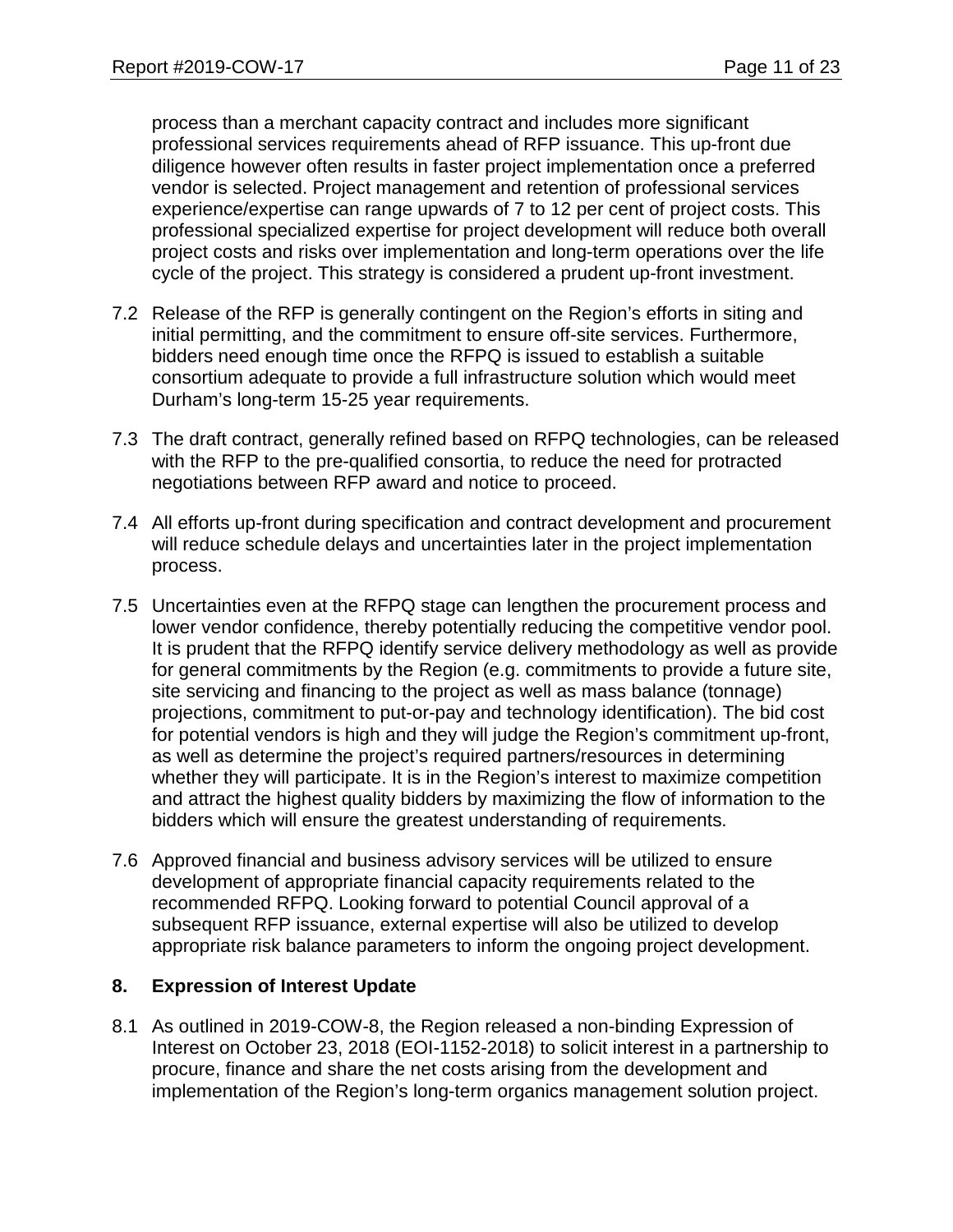The Region released the EOI as a precursor to a service delivery RFPQ and RFP on the project.

- 8.2 The EOI involved two phases. Phase 1 was a written response and Phase 2 was in person presentation. The EOI evaluation team, comprised of staff from Works, Finance and Legal Services ("EOI Evaluation Team"), evaluated the responses and presentations in accordance with the following core principles outlined in the EOI:
	- a. Will the Region benefit from the Company's proposed type and level of investment in the project?
	- b. What net benefits, financial or otherwise, can the Region expect from a partnership with the Company after considering the Company's expected share of any environmental attributes, beneficial by-products and/or potential net revenues arising from the project?
	- c. How will the Company contribute to the Region, including the Region's overall economic development?
	- d. Did the Company present any conditions to a Business Partnership that will impede or substantively constrain the project?
- 8.3 On November 12, 2018, the Region received nine submissions in response to phase 1 of the EOI. Of the nine, seven of the submissions appeared to be proposals relating to service delivery on the project. Pursuant to the express terms of the EOI, these submissions were not considered. As such, only two companies, Epcor and Meridiam, were asked to participate in the Phase 2 presentation stage.
- 8.4 Epcor is a corporation that is wholly owned by the City of Edmonton, however their Board of Directors remains independent from the City. Epcor is a for-profit commercial entity that invests in power, water and natural gas projects throughout Canada and the United States. Epcor has \$500 million available for investment in Ontario.
- 8.5 Meridiam is a global investment company with 71 ongoing projects worldwide. Meridiam is a for-profit commercial entity that invests in energy, works and health related projects. While Meridiam does not have substantive roots in the Canadian market, they do have a North American investment fund of \$1.2 billion and are keenly interested in entering into the Canadian market.
- 8.6 During the Phase 2 presentation, the EOI evaluation team determined that both companies met the EOI evaluation thresholds and did not present any significant conditions or restraints that would impede or substantively constrain the project. As such, the EOI Evaluation Team recommended that senior management interview both respondents to determine whether a business partnership/joint venture is viable with either entity.
- 8.7 On May 28, 2019, both respondents sent representatives to meet with the Region's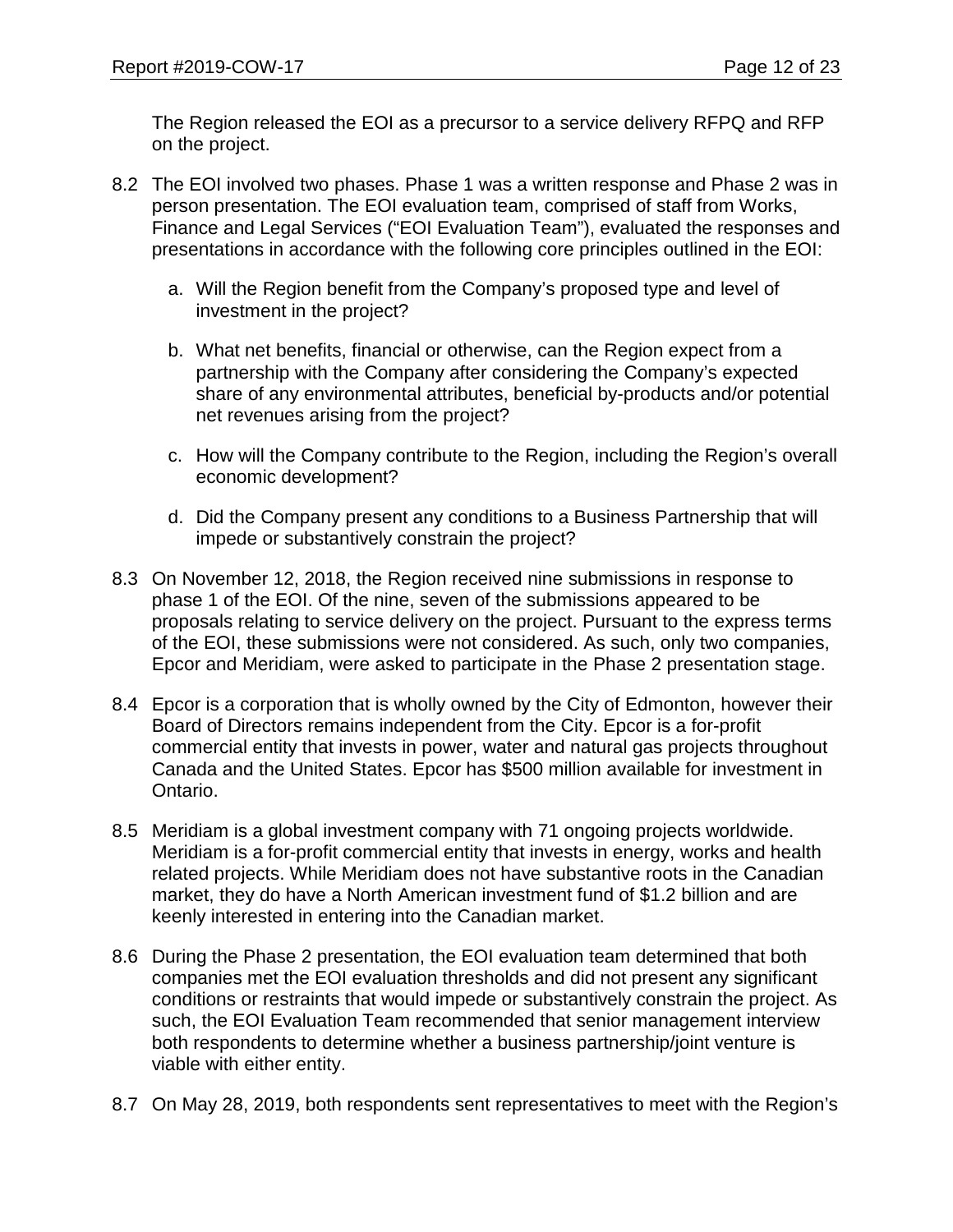CAO, Commissioner of Finance, Commissioner of Works and Director of Legal Services. Senior management reached a consensus on the preferred respondent pending background due diligence.

8.8 As such, the EOI evaluation team will proceed with industry due diligence and verification of financial viability for the preferred proponent. Once that process is complete, staff will return to Council with the appropriate recommendations seeking Regional Council direction. Specifically, staff will return to Regional Council to provide recommendations and seek direction on whether a partnership/joint venture with the preferred proponent is viable and whether negotiations to establish this partnership/joint venture should commence.

#### **9. Updated Preliminary Business Case**

- 9.1 Additional information has allowed staff to update some of the preliminary business case assumptions and scenarios:
	- Actual household and tonnage values for 2018 and updated projections for household growth and tonnage through to 2041, inclusive;
	- Updated recoverable organics from mixed waste and other divertible materials based on the results of the recently-completed waste composition study;
	- Updated contract rates, escalations and assumptions for transfer, organics and leaf and yard waste processing, landfill and recoverable materials revenues;
	- Consideration of the pre-sort and transfer function assuming a servicecontract delivery with processing assumed on a contracted cost per tonne basis (modified from the June 2018 assumption of a Regional upfront capital infrastructure cost for transfer/pre-sort facility);
	- Alternative costing for varied organics processing capacity sizing assumptions given the uncertainties around future household, tonnage and waste generation rates; and
	- Consideration around potential net financial benefits from alternate biogas utilization opportunities available to the Region.
- 9.2 The cost analysis will continue to remain preliminary and will be refined as project scope, sizing and technology becomes better defined and details around siting, permitting, ancillary costs and potential by-products (including energy) and net financial benefits become known.
- 9.3 As the Region is planning for significant growth over the coming decades, waste diversion opportunities are available through both single family and multi-residential sector waste streams. Table 1 outlines base scenario estimates for projected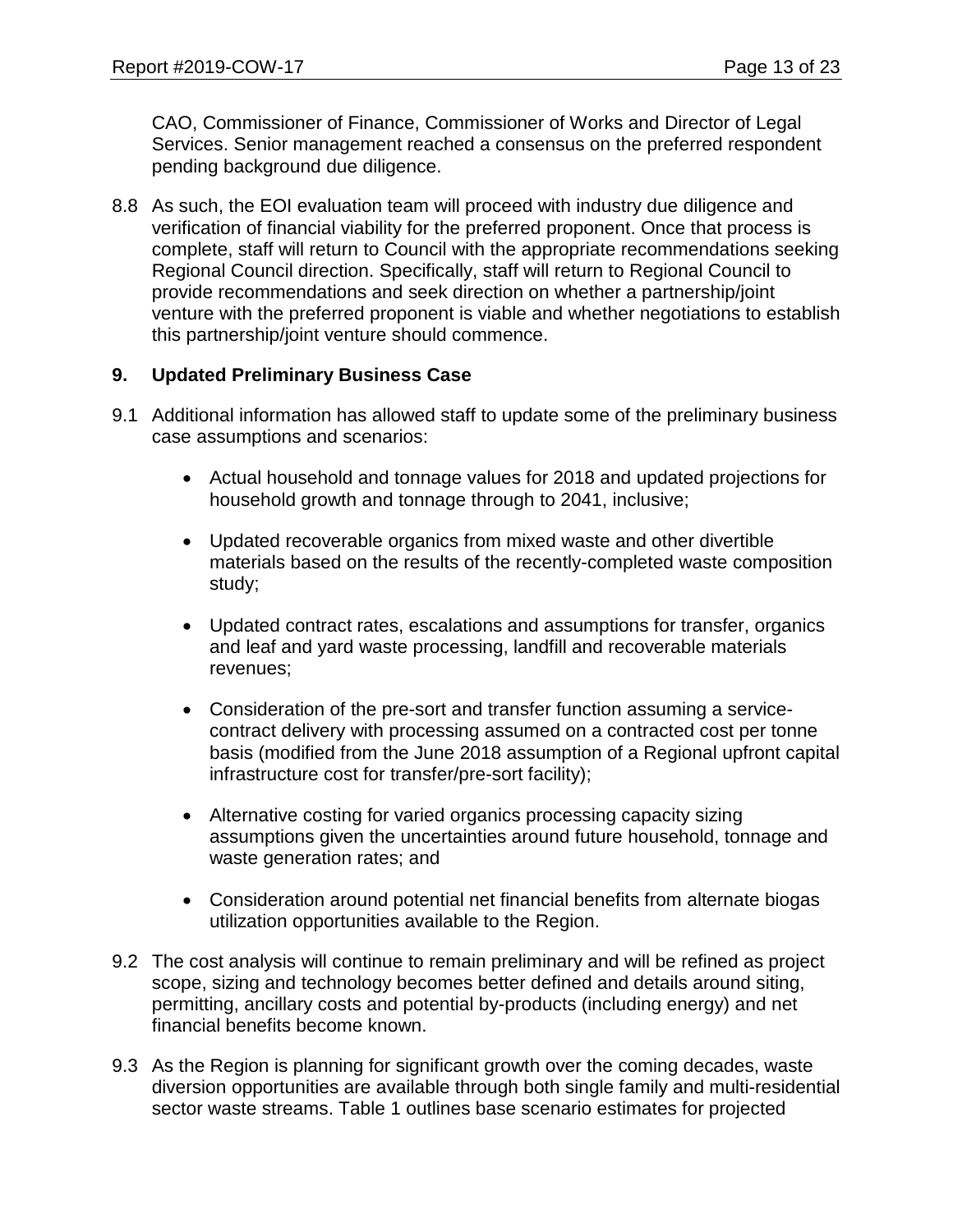mixed waste which would work through the pre-sort, processing, and disposal process.

| Year                   | 2018   | 2022    | 2026    | 2031    | 2036    | 2041    |
|------------------------|--------|---------|---------|---------|---------|---------|
| Single Family (SF)     | 80,900 | 88,000  | 99,300  | 115,300 | 124,100 | 132,900 |
| Multi Residential (MR) | 14,000 | 15,100  | 16,900  | 19,600  | 21,400  | 23,200  |
| <b>Total</b>           | 94,900 | 103,100 | 116,200 | 134,900 | 145,500 | 156,100 |

**Table 1: Residual Mixed Waste Projections (tonnes per year)**

**Note:** Assumes constant tonnage per household per year over 2020 to 2041 period.

9.4 Through the updated waste composition study, the mass balance assessment for projected recoverable organics potentially available through the pre-sort process under the base growth scenario is outlined in Table 2.

|  | Table 2: Total Projected Recoverable Organic Material (tonnes per year) |  |
|--|-------------------------------------------------------------------------|--|
|  |                                                                         |  |

| Year                                | 2018   | 2022   | 2026   | 2031   | 2036   | 2041    |
|-------------------------------------|--------|--------|--------|--------|--------|---------|
| <b>Organic Fraction Mixed Waste</b> | 32,300 | 35,100 | 39,600 | 46,000 | 49,500 | 53,200  |
| Source Separated Organics*          | 28,500 | 31,000 | 35,000 | 40,900 | 44,100 | 47,100  |
| <b>Total</b>                        | 60,800 | 66,100 | 74,600 | 86,900 | 93,600 | 100,300 |

#### **Notes:**

- 1. Assumes constant tonnage per household over 2020-2041 period.
- 2. Estimates do not include any additional sources of organics other than what is collected in the Region's current systems.
- 3. Organics Fraction Mixed Waste (OFMW) total includes projected recoverable amount of fibres, pet and sanitary waste. Totals are prior to AD pre-processing.
- 9.5 With recoverable organics removed from the mixed waste stream, additional products such as metals, aluminum, fibres, different grades of plastics, and glass are recovered and sent to their respective recyclables' markets for reuse. Ferrous and non-ferrous metals that are currently recovered at the DYEC would be recovered upstream at the pre-sort process. The mixed waste transfer and pre-sort system would divert materials currently processed at the DYEC and create capacity necessary to accommodate the increase in waste garbage created by projected population growth while working towards the Region's 70 per cent diversion rate.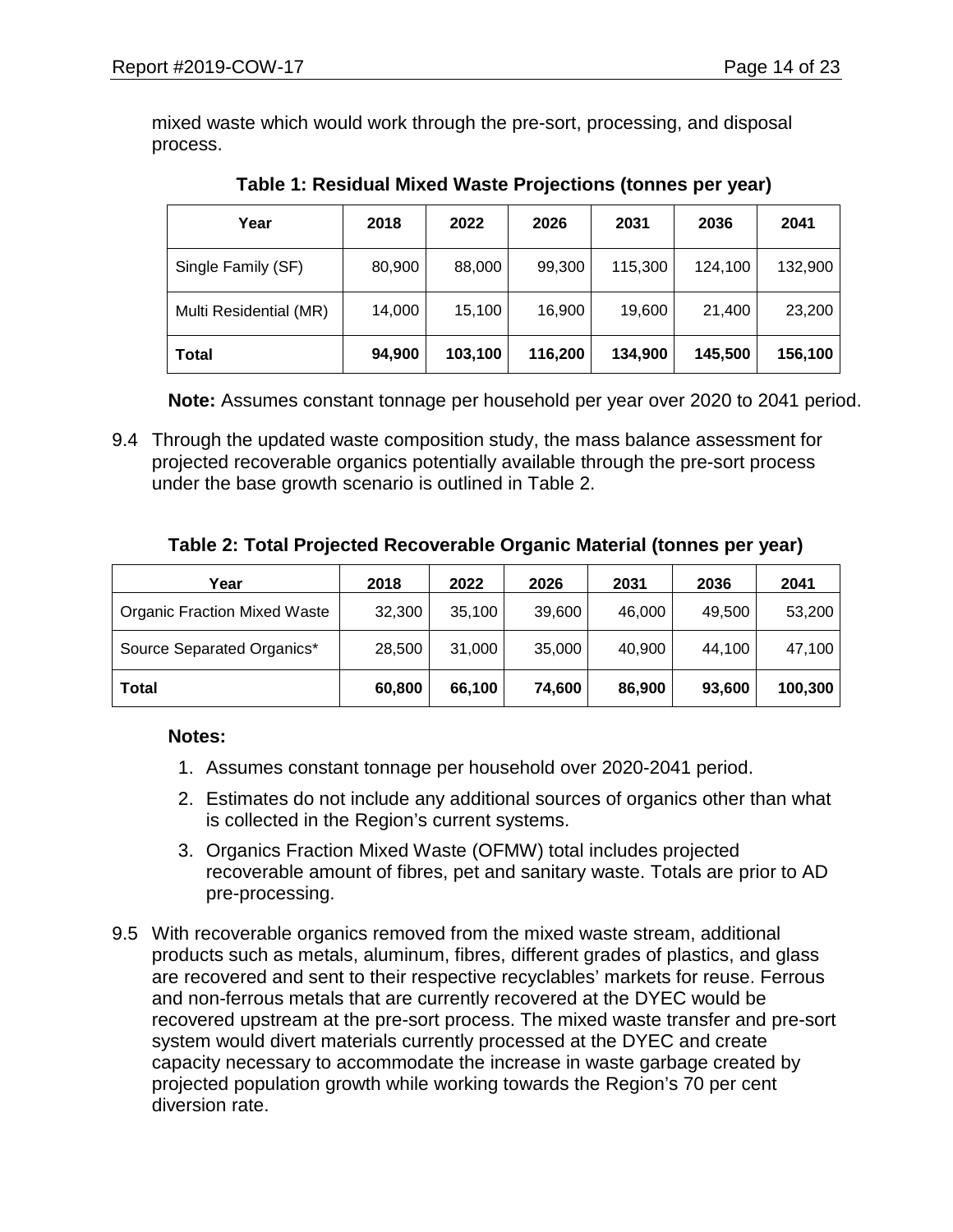- 9.6 Updated preliminary cost estimates for the recommended AD organics processing facility, including a facility for transfer and pre-sort of mixed waste, are as follows:
	- With the support of technical consultant GHD, base unit costs for both capital and operating have been revisited and show to still be within the cost range when compared to similar facilities/projects. The up-front capital costs for transfer/pre-sort and organics processing are estimated at approximately \$164 million under the base costing scenario, including land, with \$42.3 million attributed to pre-sort/transfer, \$116.3 million for AD facility and \$4.8 million for land (not including biogas upgrading and injection facility). Sensitivity analysis suggests that capital costs could range from \$125 million to \$204 million;

#### **Table 3: Organics Management Solution: Updated Preliminary Capital Cost Estimate**

| \$ millions   |
|---------------|
| 24            |
| 2.4           |
| 4.8           |
| 42.3<br>116.3 |
| 158.7         |
| 163.5         |
|               |

- The AD and pre-sort and transfer facility operating and maintenance costs during the first year of operations are estimated at \$19.3 million using base cost assumptions (including annual lifecycle costs and other recycling revenues). Costs could increase by an additional \$15 million to \$26 million per year for debenture financing costs as necessary to finance the initial capital investment (not including biogas capital) based on low and high capital design cost per tonne ranges. The estimated debt financing costs for the base cost is \$20.5 million. These financing implications could be affected by a potential EOI partnership to be determined.
- In contrast, the service contract cost option which yields the same net present value over the assumed 20-year operating period shows total first year operating costs of just over \$25.7 million, with no assumed ownership of pre-sort/transfer and organic processing facilities.
- 9.7 Table 4 provides an overview of potential first year operating expenditures for the Status Quo scenario versus the AD option and a service contract scenario for pre-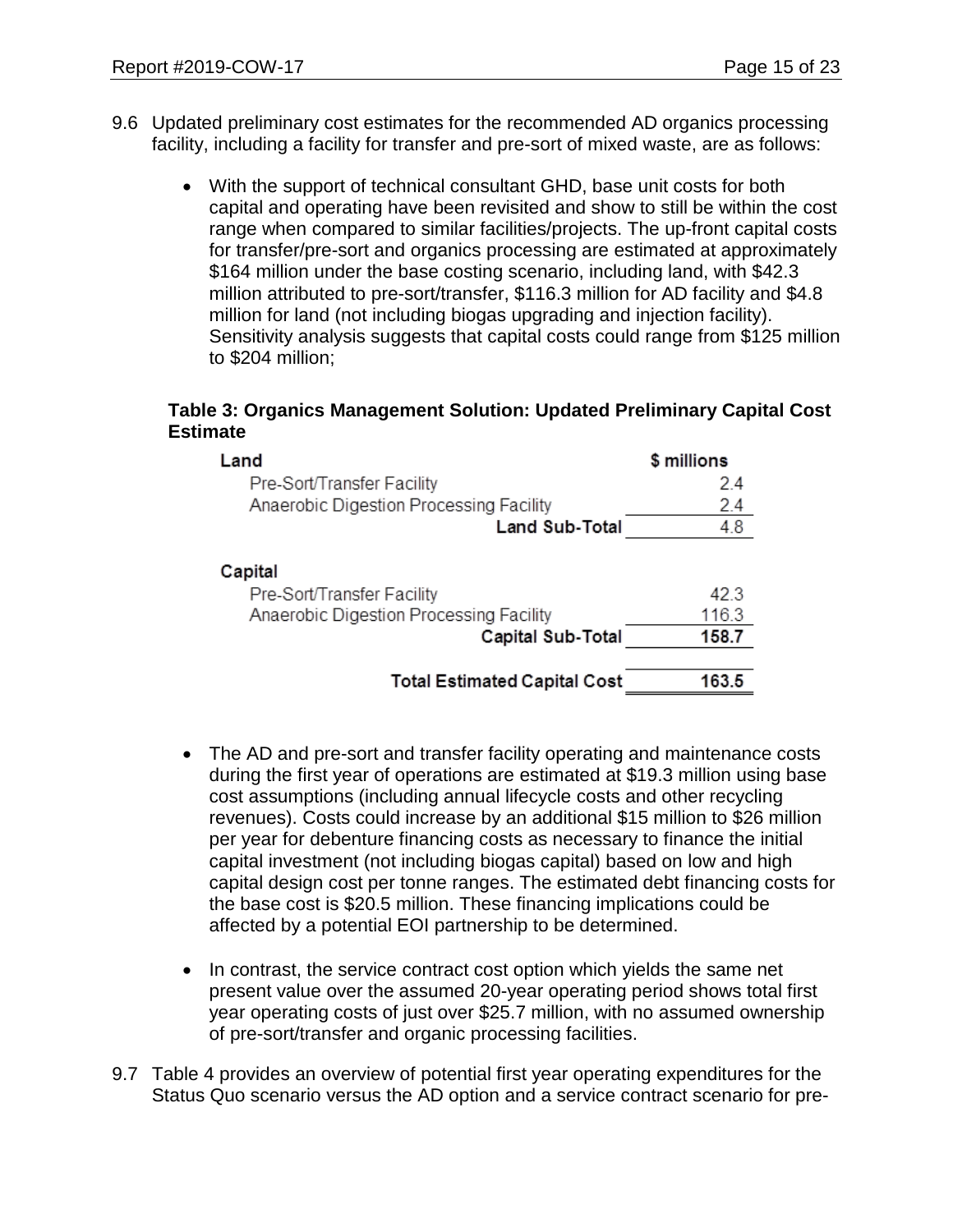sort/transfer and AD organics processing which yields the same net present value over an assumed 20-year operating period.

#### **Table 4: Status Quo Compared to Expanded Organics Processing – Annual Preliminary Cost for Assumed Full First Year of Operations (Nominal Dollars)**

|                                                                                                                                      |                   | <b>Council-Directed Options</b>                 |                                            |  |
|--------------------------------------------------------------------------------------------------------------------------------------|-------------------|-------------------------------------------------|--------------------------------------------|--|
|                                                                                                                                      | <b>Status Quo</b> | AD DBOM                                         | <b>AD Service</b><br>Contract<br>(\$200/t) |  |
|                                                                                                                                      |                   | (31,000 tonnes) (66,100 tonnes) (66,100 tonnes) |                                            |  |
|                                                                                                                                      | \$ millions       | \$ millions                                     | \$ millions                                |  |
| Pre-Sort/Transfer Costs:<br>Annual Pre-Sort Transfer Costs<br>Less: Recycling and EPR Revenues<br>Total Pre-Sort/Transfer Operations | (0.5)<br>(0.5)    | 9.7<br>(1.6)<br>8.1                             | 12.1<br>(1.6)<br>10.5                      |  |
| <b>Organics Processing Costs:</b>                                                                                                    |                   |                                                 |                                            |  |
| Annual Processing Costs                                                                                                              | 6.4               | 8.8                                             | 14.2                                       |  |
| Other Costs (by-product management, disposal)                                                                                        | 2.1               | 2.4                                             | 1.0                                        |  |
| Total Pre-Sort/Transfer Operations                                                                                                   | 8.5               | 11.2                                            | 15.2                                       |  |
| <b>Debt Service Payment</b>                                                                                                          |                   | 20.5                                            |                                            |  |
| <b>Net Operating Cost</b>                                                                                                            | 8.0               | 39.9                                            | 25.7                                       |  |

#### **Notes:**

- 1. Assumes no biogas system capital or operating costs as well as no revenues included for biogas. Also assumes no excess capacity sales and no leaf and yard waste processing costs.
- 2. Projected organics tonnages are for the first year of assumed operations of 2022 and timing will be determined as project progresses. Debenture based on cost sensitivities outlined, could result in annual debt servicing cost upwards of \$26 million assuming total capital upwards of \$200 million. Debt service payment under the base cost scenario would be \$20.5 million based on the capital cost of \$163.5 million.
- 3. Includes transfer of residuals for disposal at DYEC and/or landfill, where applicable. AD DBOM includes cost for disposal of produced digestate.
- 9.8 Table 5, adjusted for recyclable revenues, demonstrates that overall net present value cost for AD with pre-sort and transfer versus the status quo to be within a similar range to the preliminary findings of Report 2018-COW-146. Comparisons are made to the base AD cost scenario excluding other disposal costs (assuming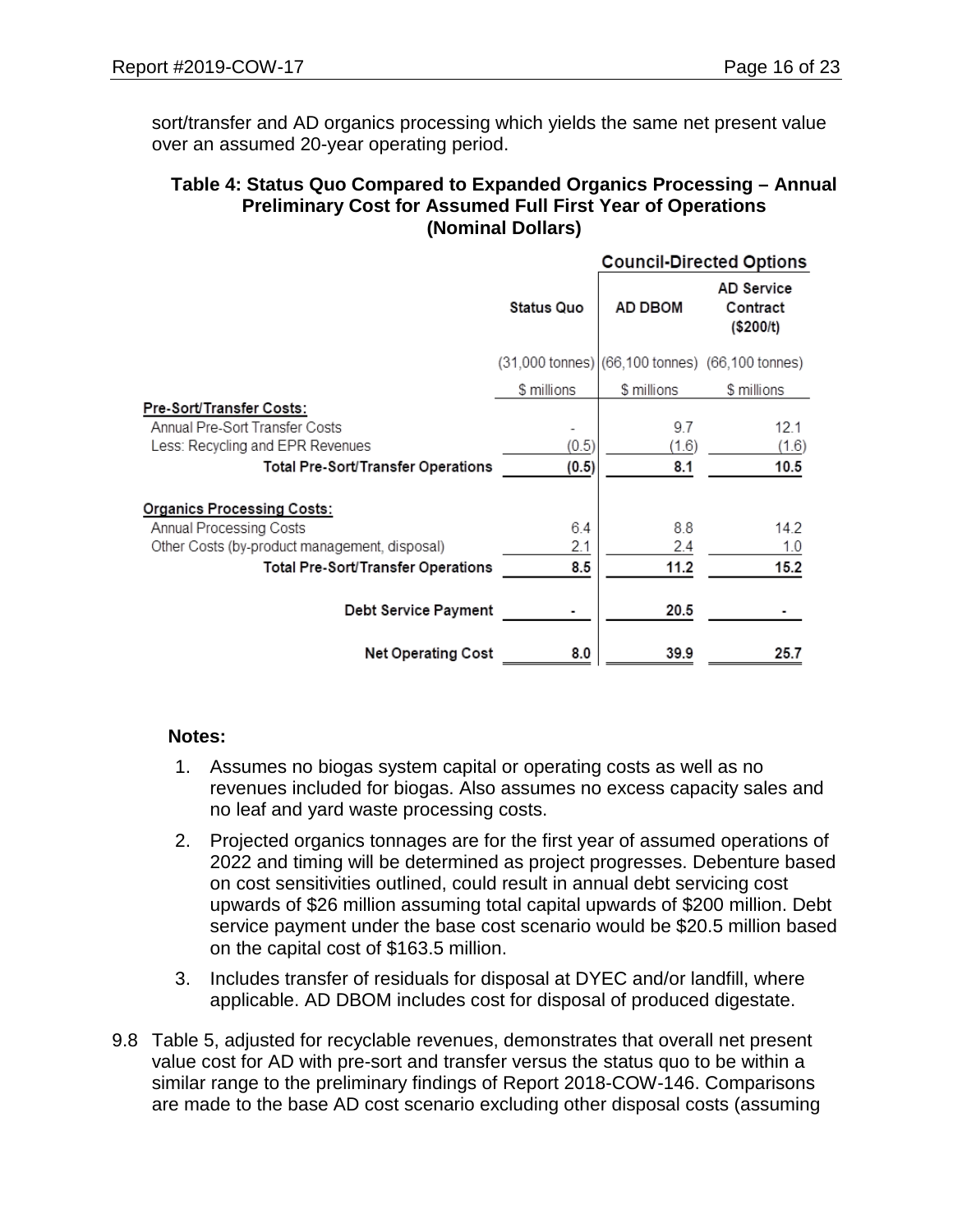avoided disposal cost in digestate assuming marketable opportunity) as well as the low and high cost scenarios in addition to service contract option assuming organics processing at \$200/tonne.

#### **Table 5: Net Present Value (2019 Dollars) – Preliminary Service Contract and AD Cost Scenarios and Sensitivity Analysis**



#### **Notes:**

- 1. Net present values do not include revenues for excess capacity sales, biogas or other by-products. Haulage costs are not included.
- 2. Capital cost, operating and lifecycle cost for biogas upgrading not included.
- 3. Service contract option assumptions have been revised to assume preprocessing residuals are responsibility of contractor, which would lower residuals for disposal and landfill costs.
- 4. Capital and operating costs remain as the primary cost drivers for the project. Based on the preliminary nature of project information, a +/-25 per cent change to the capital construction cost-per-tonne to pre-sort/transfer and organics processing infrastructure has a total incremental impact of +/-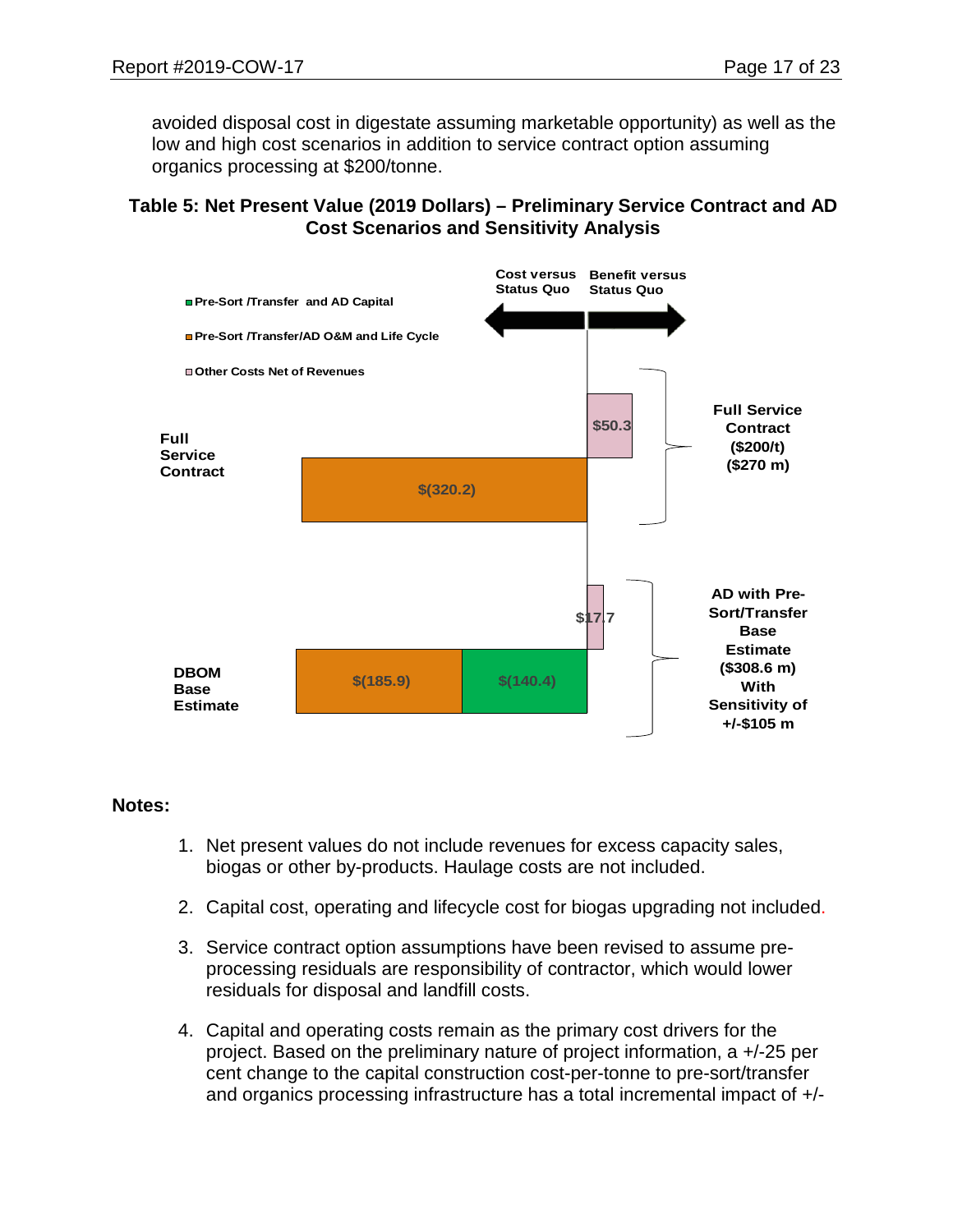\$45 million (2019 dollars, not including biogas upgrading capital) on the base net present value of \$308.6 million. Similarly, a +/-25 per cent change to operating costs for pre-sort/transfer and organics processing has an incremental facility operating impact of +/- \$60 million (2019 dollars) on the base net present value of \$308.6 million.

- 9.9 While the service contract option at \$200/tonne still shows as slightly more cost effective versus the base AD costing scenario, the low and high cost sensitivities presented indicate the potential for an AD DBOM scenario to be lower than a service contract option. Further opportunities for cost offset may exist where disposal costs for by-products (digestate) are avoided and/or revenues realized, and where net financial benefits are made possible through resultant biogas production. Furthermore, the implications of haulage, which have been excluded, can be significant, especially if comparing potential costs for centrally-sited organics processing under DBOM service delivery versus externally sited organics processing under service contract.
- 9.10 As indicated previously in this report, based on the recent experiences of both the City of Toronto and the Region of Peel, there is limited merchant capacity in Ontario.
- 9.11 Costs can also be impacted by numerous other factors including, but not limited to, variations in technology options, pre-sorting and/or processing capabilities and requirements (i.e. odor control, storage for by-products), capacity sizing, inflationary factors and siting requirements including potential servicing. Given the cost ranges presented, more refined costing estimates will be developed as AD and pre-sort and transfer detailed design specifications and costing become scoped.

#### **10. Facility Sizing, Capacity, and Utilization Sensitivity Analysis**

- 10.1 Consistent with the 2017 and 2018 preliminary business case updates, this updated analysis assumes 110,000 tonnes of organics processing capacity for the AD facility and 160,000 tonnes of capacity for the pre-sort/transfer facility. However, as facility sizing from prior preliminary business case updates assumed organics processing capacity to address 20-year requirements, revised tonnage projections and changes in waste composition and recoverable organics amount suggest potential capacity sizing for organics processing of 5,000 to 10,000 tonnes less. An AD facility reduced to 100,000 tonnes of organics processing capacity would be result in potential costs being approximately \$12 million (2019 dollars) less due to reduced capital and life cycle costs.
- 10.2 As noted above, a key risk to overall costs are attempting to project tonnages and waste compositions 20 years into the future, driven in part by uncertain household growth projections. A lower growth scenario (closer to recent average household growth rates) would impact the updated preliminary business case in a number of ways: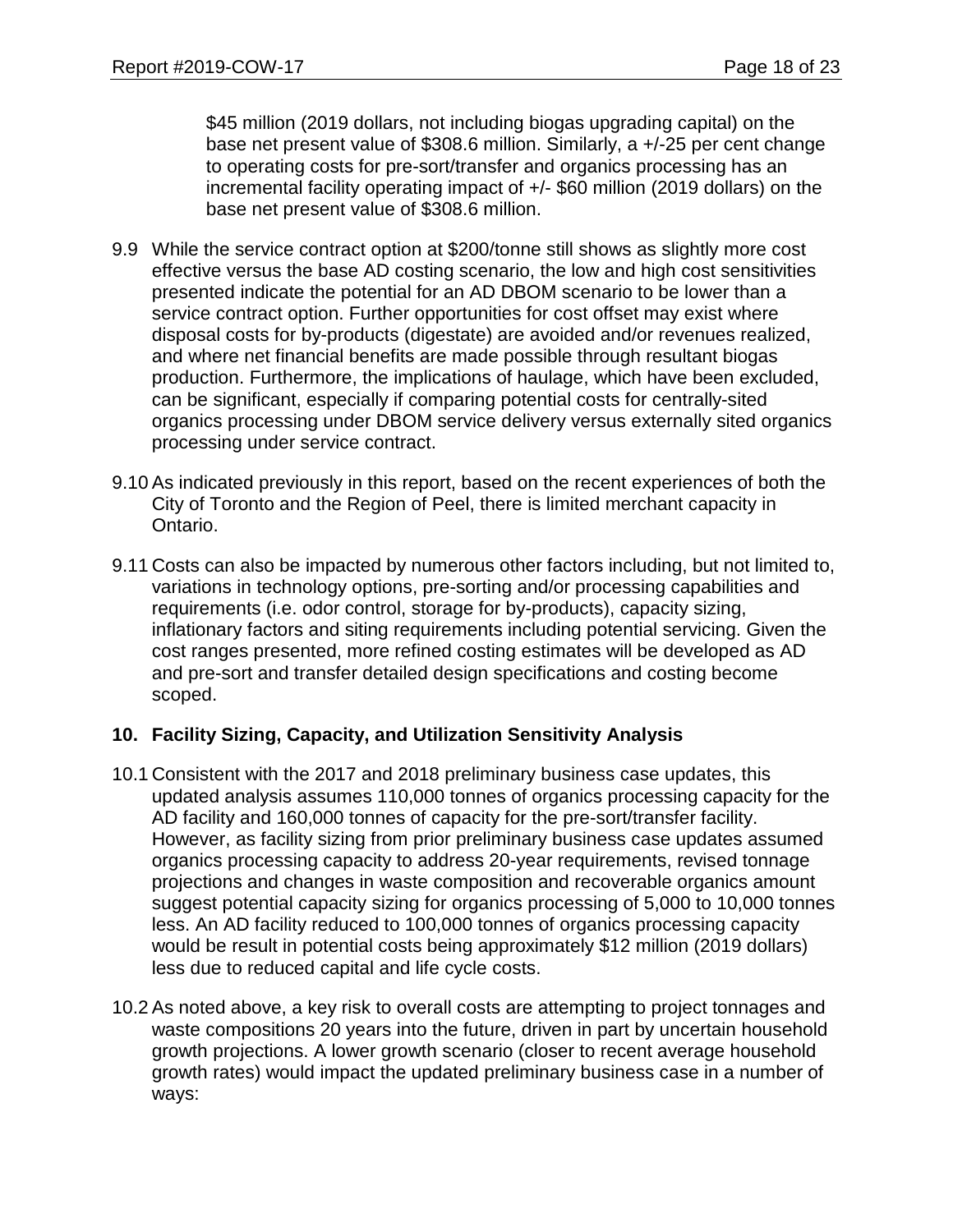- Decline in projected incoming SSO and OFMW with absolute tonnages in 2041 declining by approximately 15 per cent from the base projection;
- Resultant decline in potential biogas output by approximately 25 to 30 million cumulative cubic metres  $(m^3)$  over a 20-year operating period;
- Decline in total cumulative digestate/compost tonnage output of approximately 10 to 13 per cent with potential foregone revenues where marketable opportunities exist; and
- Associated cumulative decline in overall pre-sort/transfer and organics processing operating costs of approximately 12 per cent, or \$26.5 million (NPV). However, assuming sizing of 110,000 tonnes of processing capacity, unutilized capacity at the end of the 20-year operating would increase from 9 per cent of design capacity to 23 per cent. While revenue opportunities for assumed sales of excess capacity may be considered (acceptance of tonnages from other municipalities and private sector), if securing additional volumes becomes a challenge, the risks and cost implications related to oversizing and carrying underutilized capacity will need to be further assessed during project development.
- 10.3 Quality of incoming organics, the ability to recover, and the composition of mixed waste (OFMW) are also imperative since facility sizing will consider incoming organics that requires processing. Diversion benefits and residuals requiring disposal at DYEC will be impacted in part by contamination levels. While base assumptions have contamination levels of approximately 20 per cent for OFMW, an increase to 40 per cent would increase total cumulative pre-processing residuals requiring disposal by over 170,000 tonnes over the 20 year operating period.

#### **11. Risk Considerations, Opportunities and Potential Cost Impacts**

- 11.1 Consideration and assessment of potential risks, opportunities, impacts and mitigation options are important at the pre-approval stage of any project. Given the scale, scope and complexity of an AD organics management processing system with pre-sort and transfer, as with prior updates, potential risks and opportunities continue to include:
	- Capital construction, lifecycle and operating cost ranges (described above);
	- Facility location, scale, sizing and feedstock supply volumes related to household growth and tonnage forecasts;
	- Feedstock composition, including the quality or mixture of waste organics, which impacts processing, potential marketable by-product opportunities, and operating costs;
	- Haulage;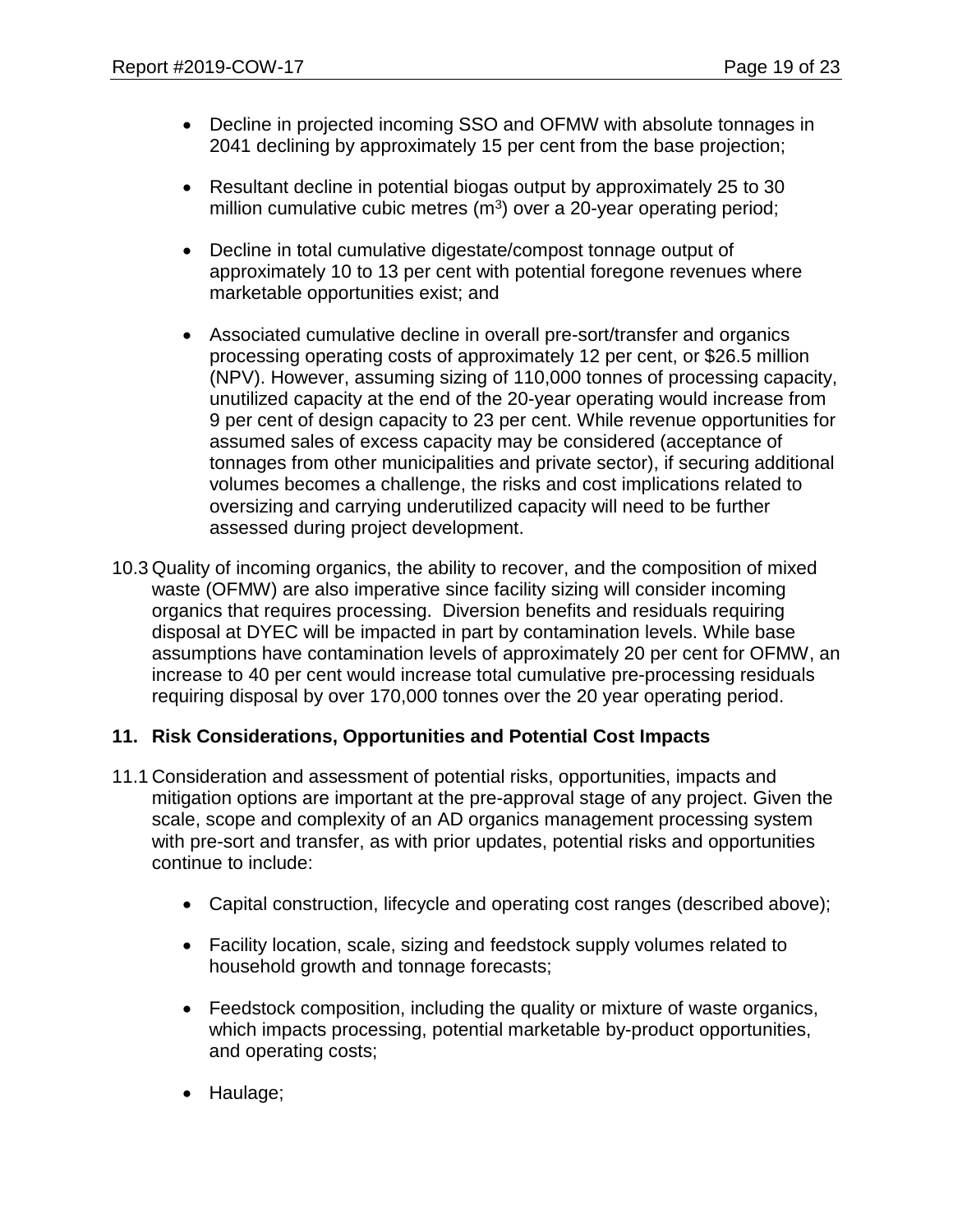- Potential implications to DYEC operations due to put-or-pay obligations, electricity generation revenues and compliance obligations; and
- Emerging or evolving markets for by-products and environmental attributes, including:
	- Recyclable materials recovered through the pre-sorting processing;
	- Biogas as created through the AD process and its possible end-uses;
	- Digestate or compost created through organics processing; and
	- Creation of compliance-based and/or marketable carbon credits recognizing GHG emission reductions.

#### **12. Haulage and Siting Considerations**

- 12.1 Given the potential locations for any future facility are unknown at this time, no haulage costs for organics were considered as part of the base analysis (only transfer of residual wastes to DYEC and/or disposal to landfill, where applicable). Any future siting considerations for pre-sort/transfer or organics processing will require additional consideration of resultant cost and operational aspects in relation to collection (i.e. Regional collection routes and benefits of centralized location) and disposal of waste (i.e. proximity of organics processing solution being situated near point of disposal for residual wastes).
- 12.2 The recommended review of potential locations for the preferred presort/transfer/AD system will include the identification of suitable locations for the required organics management, site servicing, and connecting infrastructure. Staff will assess potential implications to overall haulage/transportation costs based on siting and co-location for transfer and pre-sort and AD processing facilities in the context of current and projected contract rates, projected tonnage flows over the proposed operating period for the processing facility and relative logistical savings due to proximity to waste collection, processing and disposal areas.

## **13. Potential Beneficial Uses of the By-Products of an AD facility**

## **Energy By-Products**

- 13.1 A review of energy by-products has considered the potential of biogas production from the AD process. The following options were examined:
	- Use of renewable natural gas (RNG) at Regional facilities;
	- Use of compressed natural gas (CNG)/RNG for fueling of Regional fleet;
	- Direct sale of RNG within and/or outside the Enbridge franchise area;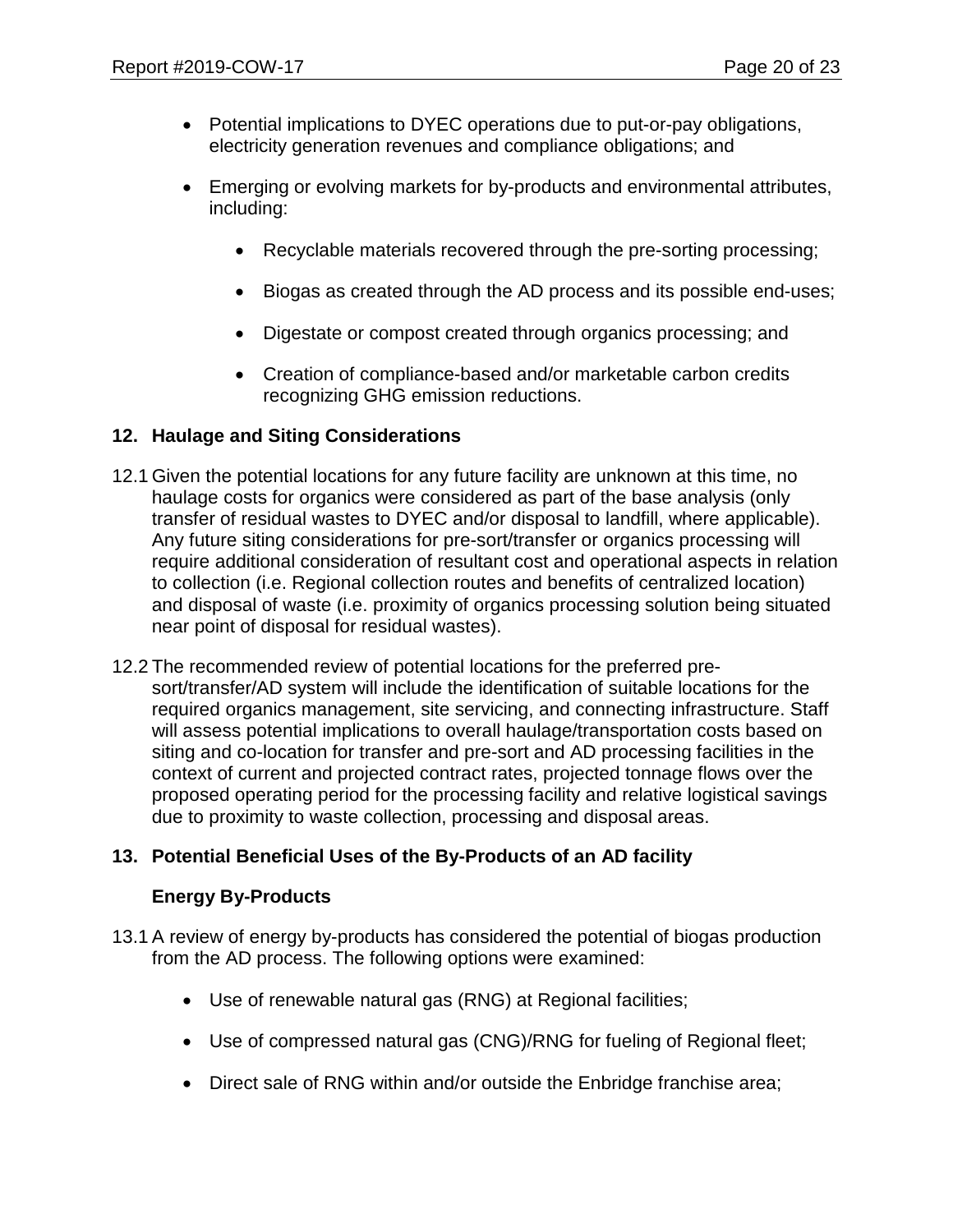- Combined heat-and-power (CHP) to generate both electricity and heat;
- Direct sale of raw biogas; and
- Other biogas utilization options.
- 13.2 Generally, the AD facility technology, scope and sizing including tonnage throughput, composition and quality and facility run-times, will impact biogas yield and option viability. Further, a detailed distribution system impact assessment would be required to determine takeaway capacity and distribution system reinforcements and costs, if applicable.
- 13.3 For this report, biogas utilization options were assessed without consideration of service delivery model, potential partnership opportunities and/or grants. Possible sharing and/or transfer of rights to energy by-product, revenues and related environmental benefits may still exist under a DBOM service delivery model. Furthermore, partnerships may still exist outside the arrangements made under a DBOM service delivery model. Attachment 1 further outlines options and potential estimated net financial benefits for quantifiable options.
- 13.4 Ultimately, the preferred biogas utilization option(s) will consider corporate priorities and/or other strategic directions (i.e. revenue maximization, corporate and GHG emission reductions, facility energy self-reliance) along with technical and financial considerations once AD project scope is better understood.

## **Other By-Products**

- 13.5 As a result of the anaerobic processing, much of the carbon is removed from the waste, and turned into a bio-fuel. Most of the nutrients and organic matter that were in the original organic wastes are left behind, and are a by-product that is a rich, commercial organic fertilizer. There is a limited Regional use for the digestate byproducts of liquid fertilizer or soil augmentation solids. However, as demonstrated in other jurisdictions, the digestate by-products could have significant value to the agricultural community and would eliminate the disposal costs for this material if this beneficial use is realized.
- 13.6 There are current Ontario examples of the fertilizers that are produced being licensed by the Canadian Food Inspection Agency and can be used in certified organic farming. In addition to the fertilizers and soil augmentation, the biomass could be further processed into bio-char for use as a cleaning media for bio-fuels.

## **14. Update on Senior Government Grant Funding Opportunities**

14.1 Regional staff continue to investigate funding opportunities for both due diligence studies and capital project implementation. The GHD Part 1 and 2 studies received a \$175,000 study grant from the Federation of Canadian Municipalities (FCM) Green Municipal Fund (GMF).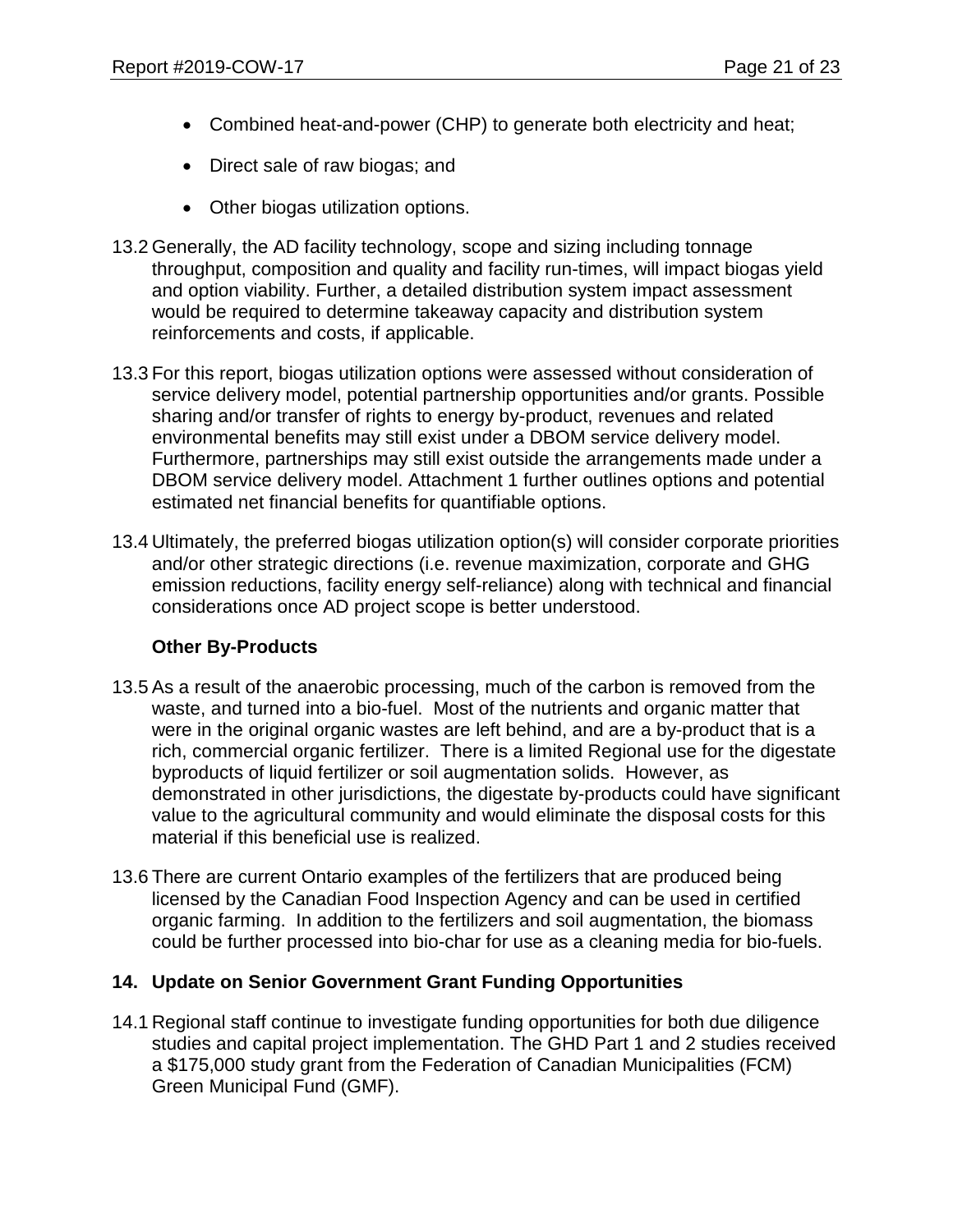- 14.2 Capital grant applications tend to require additional project details including environmental specifications, implementation schedules and budget plans. A number of program funding streams continue to be reviewed by staff including funding through the Integrated Bilateral Agreement (IBA) between Canada and Province of Ontario which will provide \$11.8 billion in federal funding and \$10 billion in provincial funding for infrastructure projects under the Investing in Canada Infrastructure Program (ICIP) over the next ten years.
- 14.3 Among these allocations are Green Infrastructure funds where funding would be cost-shared with federal, provincial and municipal governments to target climate resilience and mitigation initiatives which reduce GHG emissions. While the Rural and Northern stream of ICIP funding has been released for application, staff consultation with the Ontario Ministry of Infrastructure has indicated anticipated launch for Green Infrastructure funds later in 2019. Details around business case and funding submission requirements are still to be determined.
- 14.4 Other opportunities continue to be reviewed including, but not limited to, opportunities available through the Canada Infrastructure Bank (CIB) as well as FCM GMF.
- 14.5 Staff continue to monitor available opportunities as work continues to further define the project magnitude and scope.

#### **15. Next Steps**

#### **Public Consultation**

15.1 The implementation of the Project will not trigger the requirement to undertake an Environmental Assessment. Regional staff will however, initiate a communication plan that will invite consultation at various stages of the project. Communications with the public is also a requirement of the Environmental Compliance or Renewable Energy Approval processes (ECA/REA).

## **Professional Services**

- 15.2 Professional expertise will be required to support the subsequent procurement processes as the project moves forward. This includes overseeing the procurement processes, technology and specifications, vendor evaluations, and assessment of vendors/proprietary technologies to ensure adequate information to vendors over each stage and prudent contract development, including commercial terms and appropriate risk sharing and potential for project design and construction. Therefore, it is recommended that:
	- That an independent third party fairness monitor be retained at a total cost not to exceed \$100,000 to oversee subsequent procurement processes as approved by Regional Council to protect the Regional Municipality of Durham and to ensure fairness and transparency on behalf of vendors and other stakeholders, and that the selection of the fairness monitor be made at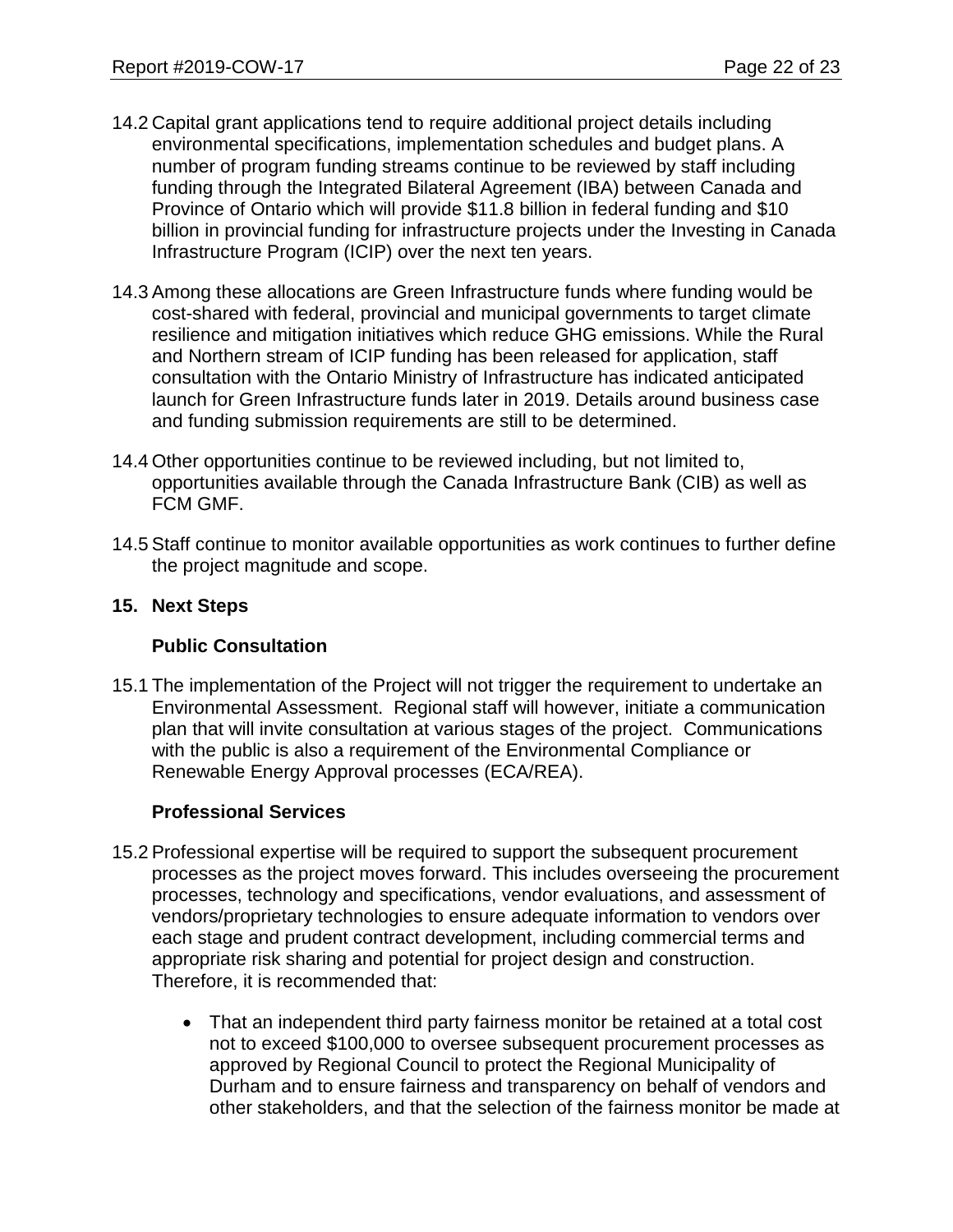the discretion of the Chief Administrative Officer and Commissioner of Finance; and

• That external legal counsel be retained at a cost not to exceed \$125,000 to provide advice for the next steps of the long-term organics management solution to assist in the procurement process and contract arrangements.

#### **16. Conclusions**

- 16.1 To move forward with the Region's long-term organics management solution, Regional staff are recommending the approval to proceed with an Anaerobic Digestion facility (using a wet technology) with a mixed waste transfer and pre-sort facility utilizing a DBOM service delivery approach.
- 16.2 Regional staff will explore the viability of a potential partnership and will report back to Regional Council.
- 16.3 Additional technical and procurement expertise is also required to assist the Region in subsequent procurement processes anticipated in late 2019.
- 16.4 This report provides the updated preliminary business case results as well as the investigation of the beneficial uses of the by-products from an AD facility.
- 16.5 Approval of this report will allow the Region to proceed with the recommended long-term organics management solution presented here within this report

Respectfully submitted,

Original Signed By John Presta For Susan Siopis, P.Eng. Commissioner of Works

Original Signed By Nancy Taylor, BBA, CPA, CA Commissioner of Finance

Original Signed By Don Beaton, BCom, M.P.A. Commissioner of Corporate Services

Recommended for Presentation to Committee

Original Signed By Elaine C. Baxter-Trahair Chief Administrative Officer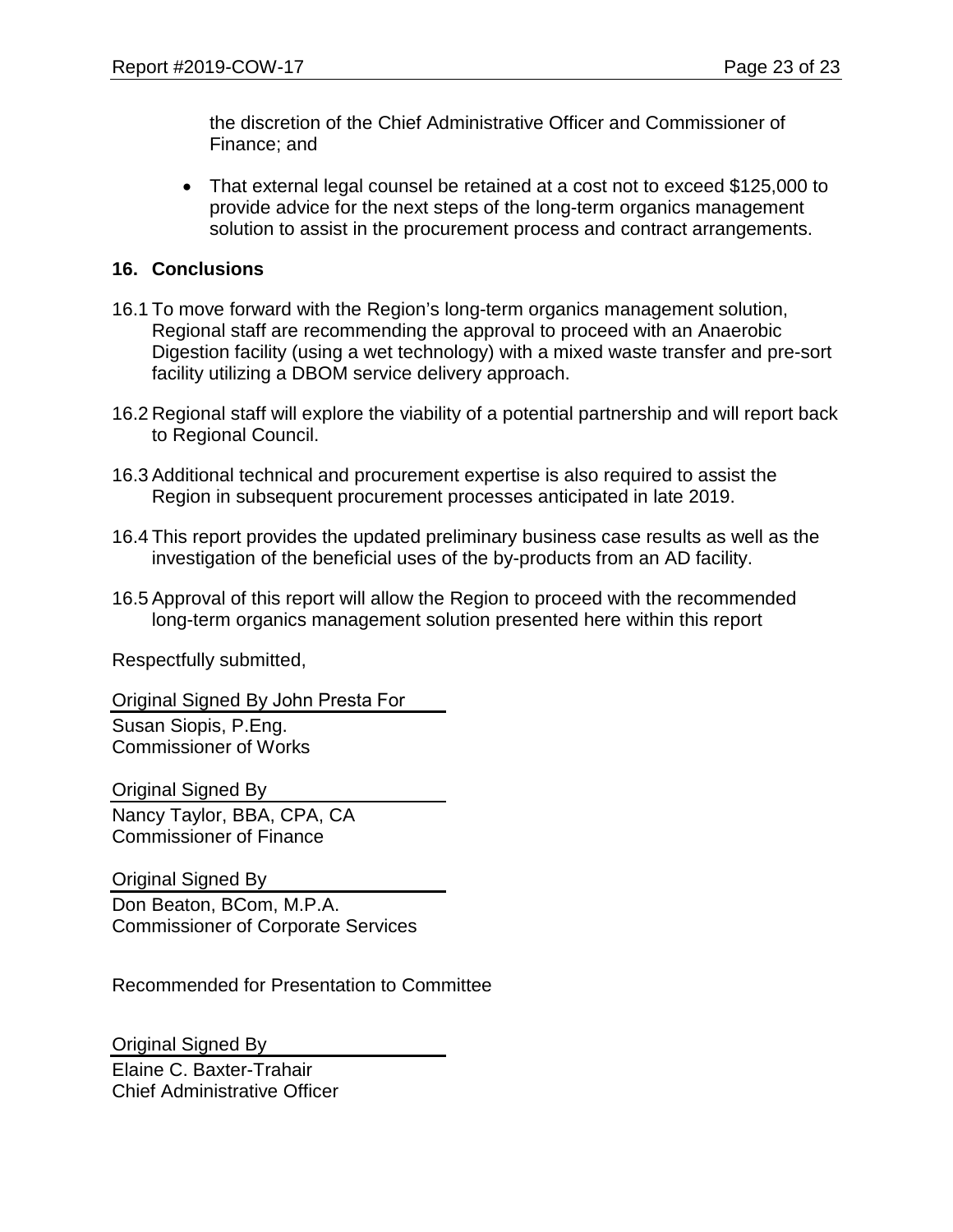## **Attachment #1: Potential Beneficial Uses of the By-Products of an AD facility**

## **Overview of RNG Production**

1. Production of RNG requires upgrading and injection infrastructure where preliminary cost estimates for capital, operating and life-cycle costs over a 20 year operating period are \$26 to \$30 million (2019 dollars), excluding pipeline costs. Actual costs will also be impacted by facility and tie-in location, injection pressure, production date and quality, surrounding distribution system load growth, service size, main extension requirements, land and on-site gas storage. Consideration around mandatory (injection) and/or optional (upgrading) biogas upgrading services through Enbridge or other entities is also required.

## **Use of RNG for Regional Facilities**

2. The Region consumes 8 to 10 million  $m<sup>3</sup>$  of natural gas annually across all corporate functions. Use of RNG would displace conventional supply and the contractual framework could be expected to function similarly to the Region's existing gas purchase agreements, allowing the Region to nominate and manage its own self-supplied RNG. Cost offset would be realized on the commodity portion and distribution charges would still apply. Option viability is largely dependent on prevailing conventional natural gas market prices (and carbon pricing) versus RNG production costs. Given only natural gas commodity cost are avoided, net financial benefits under this scenario may be difficult to achieve, even under a higher natural gas market pricing scenario.

## **Fueling of Fleet Vehicles**

- 3. RNG can be used interchangeably for natural gas once injected and wheeled to fueling stations. CNG/RNG fueling could offset a large portion of Regional fleet fuel usage (Transit is about 75 per cent of total annual fuel litres consumed). Considerations for CNG/RNG fueling include, but are not limited to:
	- CNG/RNG is a cleaner option than conventional fuels, burns cleaner than diesel for all priority pollutants and generally best-suited for heavy duty fleet applications and short haul, return-to-base fleets (i.e. refuse trucks, buses);
	- While CNG/RNG vehicle costs are generally higher than conventional vehicles, refuelling times and operating ranges are comparable to conventional fuel types, although CNG fuel generally shows a life-cycle cost advantage and as a transportation fuel is not subject to road/fuel taxes;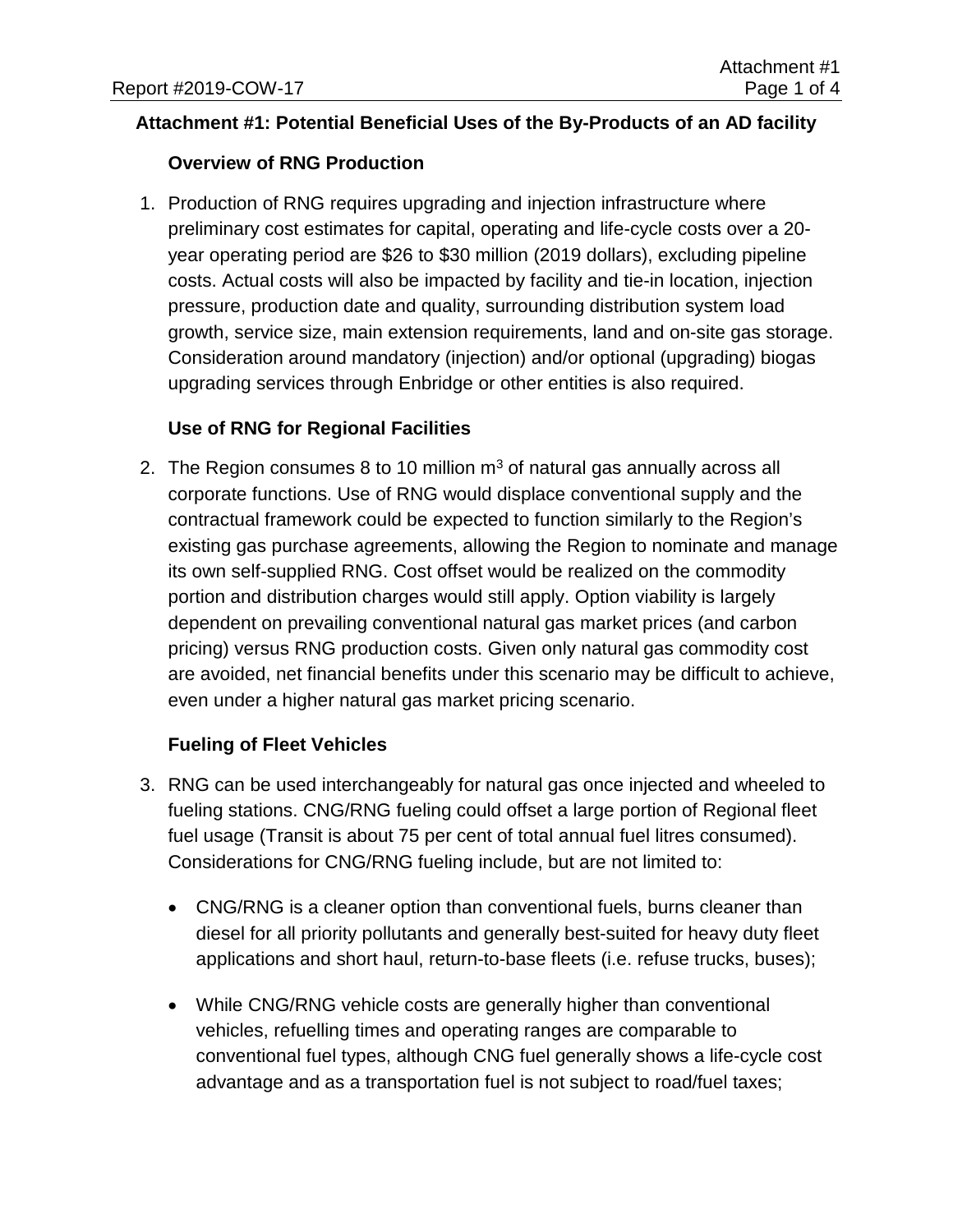- Requirement for suppliers/vendors to handle/manage CNG/RNG vehicles and staff training to manage new fuel-type. Ensuring appropriate backup generators and storage to ensure business continuity. Requirement for continued availability of conventional fuel for shared facilities; and
- Upfront fuelling infrastructure and facility upgrade costs are significant. Costs for upgrading all Works and Transit maintenance facilities is upwards of \$22 million, excluding natural gas and/or electrical distribution system upgrades.
- 4. Preliminary review indicates potential to realize notable net financial and environmental benefits of CNG and/or RNG fueling versus conventional fuel use. Requires further evaluation versus other technologies such as electric vehicles.

#### **Direct Sales**

- 5. There exist several RNG supply programs in other jurisdictions outside Ontario, and use of a marketer/broker can help facilitate the sale/transfer of RNG volumes to entities where nominations would be supported through exchange and injection services agreements. All tolls, transportation and marketing/broker fees are shipper/producer responsibility and additional accounting/monitoring requirements may apply (volume/quality validation).
- 6. Programs offering long term purchase contracts (upwards of \$30/GJ or more) may provide long-term revenue certainty for produced RNG. Experience exists for sales across North America including producers shipping to British Columbia, California and Quebec. While not for direct Regional use and will usually involve giving up all environmental attributes (contracts often require regulatory approval), direct RNG sales may yield the highest net revenue benefits.

## **Estimated Net Financial Benefits**

7. Staff reviewed several biogas utilization options which could yield net financial and/or environmental benefits to the Region (quantifiable options summarized in Figure 1). Considering annual estimated biogas yield over a 20 year operating period from base production rates and high yield scenarios based on sales of excess organics processing capacity, as well as stakeholder feedback around available program opportunities and contractual parameters, the following scenarios were presented around use of RNG for Regional facilities, CNG/RNG fueling of fleet, as well as direct sales options.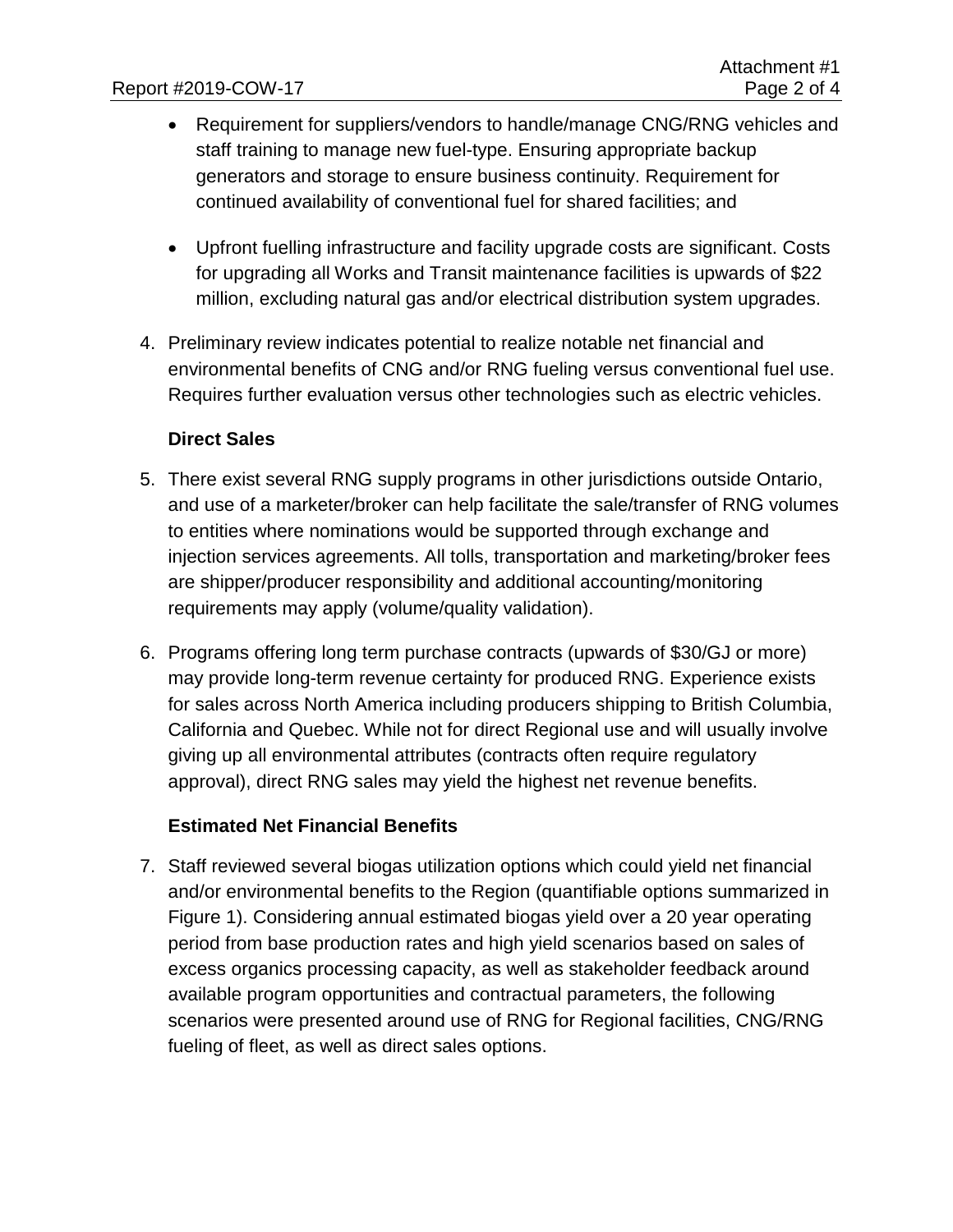



**Notes:** see Attachment 2 for additional information around scenario assumptions.

8. Additional opportunities may be available but are project dependent and so costs and net benefits cannot be quantified at this time (i.e. CHP, direct sale of raw biogas, other partnerships). Project economics across options will also be impacted by relative pricing between competing commodities over time including future status of the regulatory landscape and any future carbon pricing regime.

#### **Combined Heat-and-Power (CHP)**

9. Potential exists for use of Combined Heat-and-Power (CHP) technology to simultaneously generate electricity and produce heat for other process or heating requirements. Type of CHP engine and energy recovery potential would be verified during detailed design stages and through consultations with both electrical and natural gas distributors. While the Province has moved away from standardized supply contracts, net metering remains an option. Economics of CHP will be influenced by AD technology and size plus factors such as wastewater treatment processes given impacts to facility energy requirements.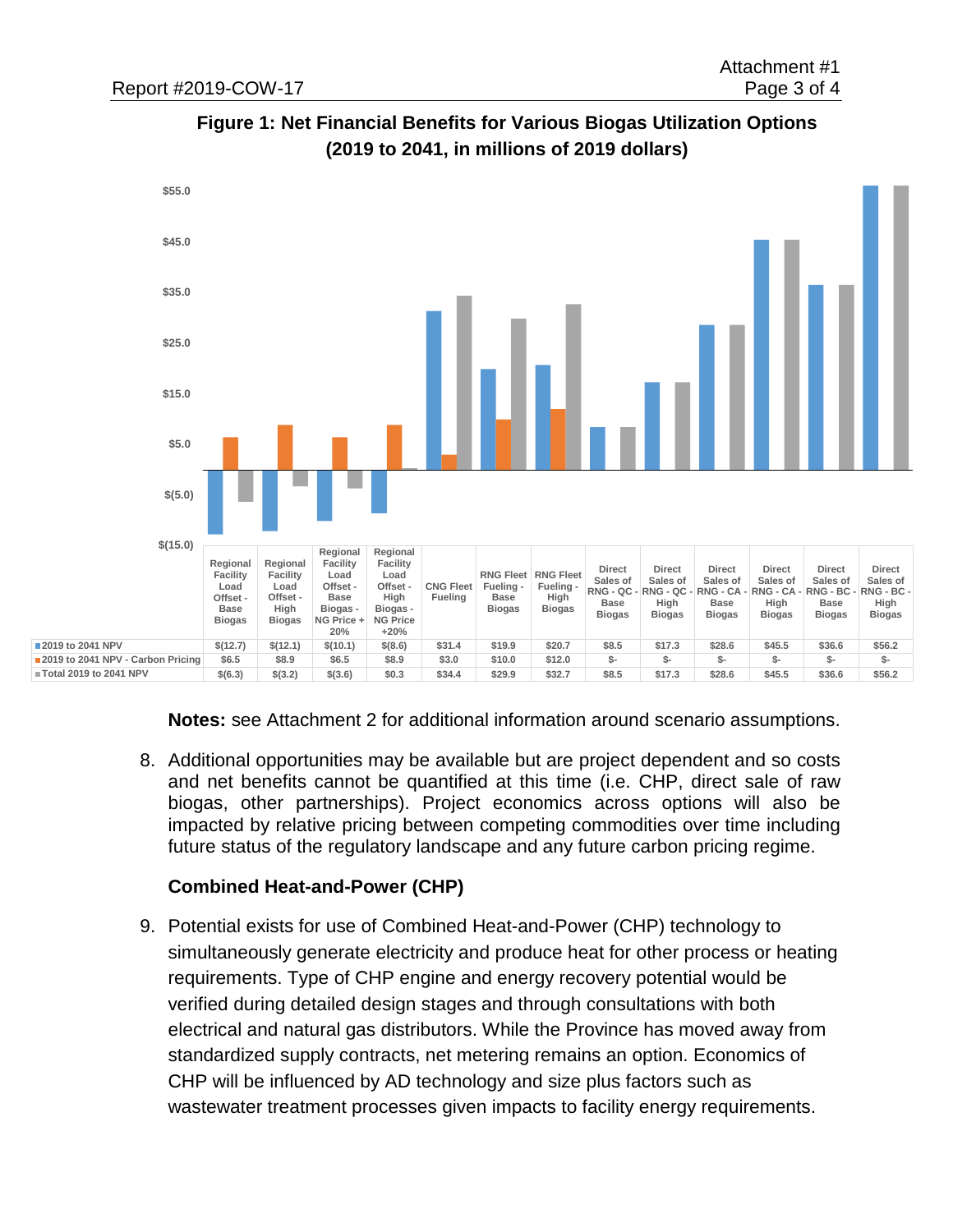## **Sale of Raw Biogas**

10.Potential may exist for direct sale of raw biogas to an entity that would then design, supply, install, own and operate an RNG upgrading and injection system on or near the producing site (supported by land leased under separate agreement with provision of site access, piping of supply, wastewater discharge, and other rights as needed for operation/servicing). While direct sale of biogas may transfer risks to an outside entity, given the market for RNG in other jurisdictions, there may be ability to negotiate revenue uplift mechanisms should the outside entity successfully secure end markets for the finished RNG product.

## **Other Biogas Utilization Options**

11.Other options and opportunities should be examined once project specific information is better known, including but not limited to, direct sale of biogas for use by adjacent industries/customers, district systems where option could be to send biogas and/or hot water to adjacent industries/customers for heating; and/or biogas to other Regional facilities (i.e. WPCPs, DYEC). Opportunities may consist of exchanges and/or sharing of biogas and related upgrading and/or fueling infrastructure for uses across multiple Regional facilities.

#### **Environmental Attributes**

- 12.Carbon offsets are credits generated through initiatives which reduce emissions in non-regulated sectors. With the cancellation of the cap and trade program and related regulations, there is no regulatory framework for compliancebased carbon offset creation in Ontario. While potential exists for voluntary offset creation, such instruments are generally viewed as lower quality and less marketable. While there exists potential for the development of federal offset protocols, in absence of such a framework, preference may lie with selling RNG to jurisdictions willing to pay a premium for related environmental benefits.
- 13.Other instruments may include Renewable Energy Certificates (RECs), which are tradable instruments representing the attributes of renewable energy projects and may be sold together or separately from electricity produced. Generally, the REC market is mainly RPS compliance-driven, where Canada has no compliance-based RPS frameworks and a limited voluntary market. Renewable energy projects providing electricity to grid would also require a Renewable Energy Approval (REA) and need to substantiate electricity demand.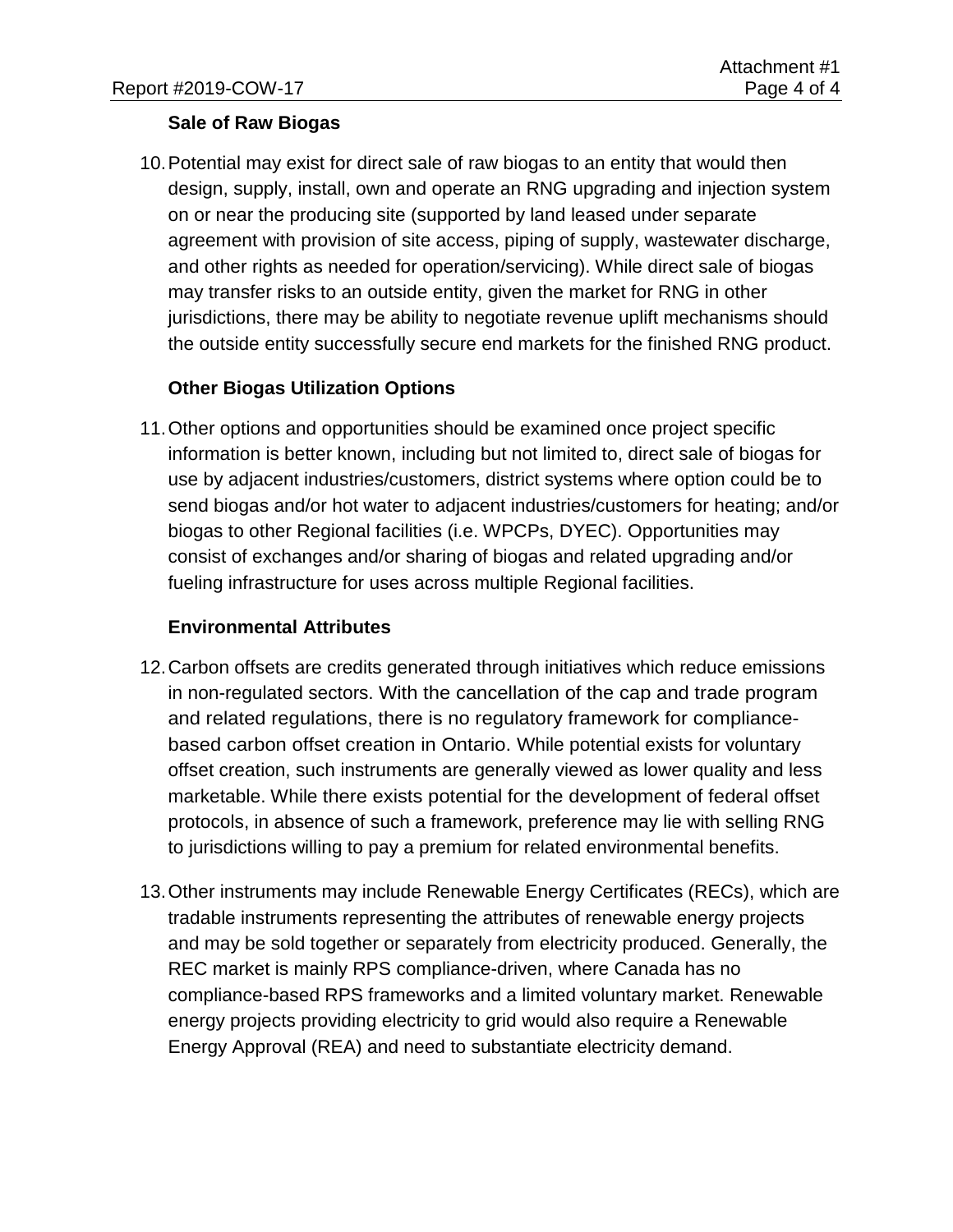## **Attachment #2: Summary of Key Preliminary Business Case Update Assumptions**

| <b>Description</b>                               | <b>Assumption</b>                                                                                                                                                                                                                                         |
|--------------------------------------------------|-----------------------------------------------------------------------------------------------------------------------------------------------------------------------------------------------------------------------------------------------------------|
| Base waste tonnage                               | Region of Durham actual waste values for SSO (Green Bin), mixed<br>$\bullet$<br>waste for single family and multi-residential and Regional waste<br>management facilities (WMF) for 2018                                                                  |
| Household and tonnage<br>growth projections      | Planning Report #2018-INFO-149 and converging to Regional Official<br>Plan (ROP) values to 2031. Projections for 2032 and beyond based on<br>Hemson Consulting Ltd. GGH Growth Forecasts to 2041. Tonnage per<br>household per year based on 2018 values. |
| Low household growth<br>scenario                 | Average annual household growth approximately 30 per cent less than<br>assumed under base case. Tonnage per household per year based on<br>2018 values.                                                                                                   |
|                                                  | 2019 Region of Durham Waste Composition Study Results                                                                                                                                                                                                     |
|                                                  | OFMW for single family: 41.5 per cent plus recoverable fibres                                                                                                                                                                                             |
| Waste composition for<br>mixed waste             | OFMW for multi-residential: 42.6 per cent plus recoverable fibres<br>$\bullet$                                                                                                                                                                            |
|                                                  | 80 per cent recovery of organics at pre-sort                                                                                                                                                                                                              |
|                                                  | OFMW include pet and sanitary waste                                                                                                                                                                                                                       |
|                                                  | 3 per cent for SSO (Green Bin organics)<br>$\bullet$                                                                                                                                                                                                      |
| Contamination rates of<br>organics               | 20 per cent for OFMW in base case<br>$\bullet$                                                                                                                                                                                                            |
|                                                  | Sensitivity of 40 per cent contamination for OFMW                                                                                                                                                                                                         |
|                                                  | Sizing of 160,000 tonnes of mixed waste processing capacity<br>$\bullet$                                                                                                                                                                                  |
| Capital costs for Pre-<br>sort/Transfer facility | \$250 per design tonne in base case                                                                                                                                                                                                                       |
|                                                  | Sensitivity of +/-25 per cent of base unit cost                                                                                                                                                                                                           |
|                                                  | Assumed sizing of 110,000 tonnes of processing capacity in base case                                                                                                                                                                                      |
| Capital costs for AD                             | • Sensitivity of 100,000 tonnes of processing capacity                                                                                                                                                                                                    |
| <b>Processing facility</b>                       | \$1000 per design tonne in base case                                                                                                                                                                                                                      |
|                                                  | Sensitivity of +/-25 per cent of base unit cost                                                                                                                                                                                                           |
| Debenture assumptions                            | 5 per cent interest rate over 10 years<br>$\bullet$                                                                                                                                                                                                       |
| Operating costs for Pre-                         | \$80 per processed tonne in base case<br>$\bullet$                                                                                                                                                                                                        |
| sort/Transfer                                    | Sensitivity of +/-25 per cent of base unit cost<br>$\bullet$                                                                                                                                                                                              |